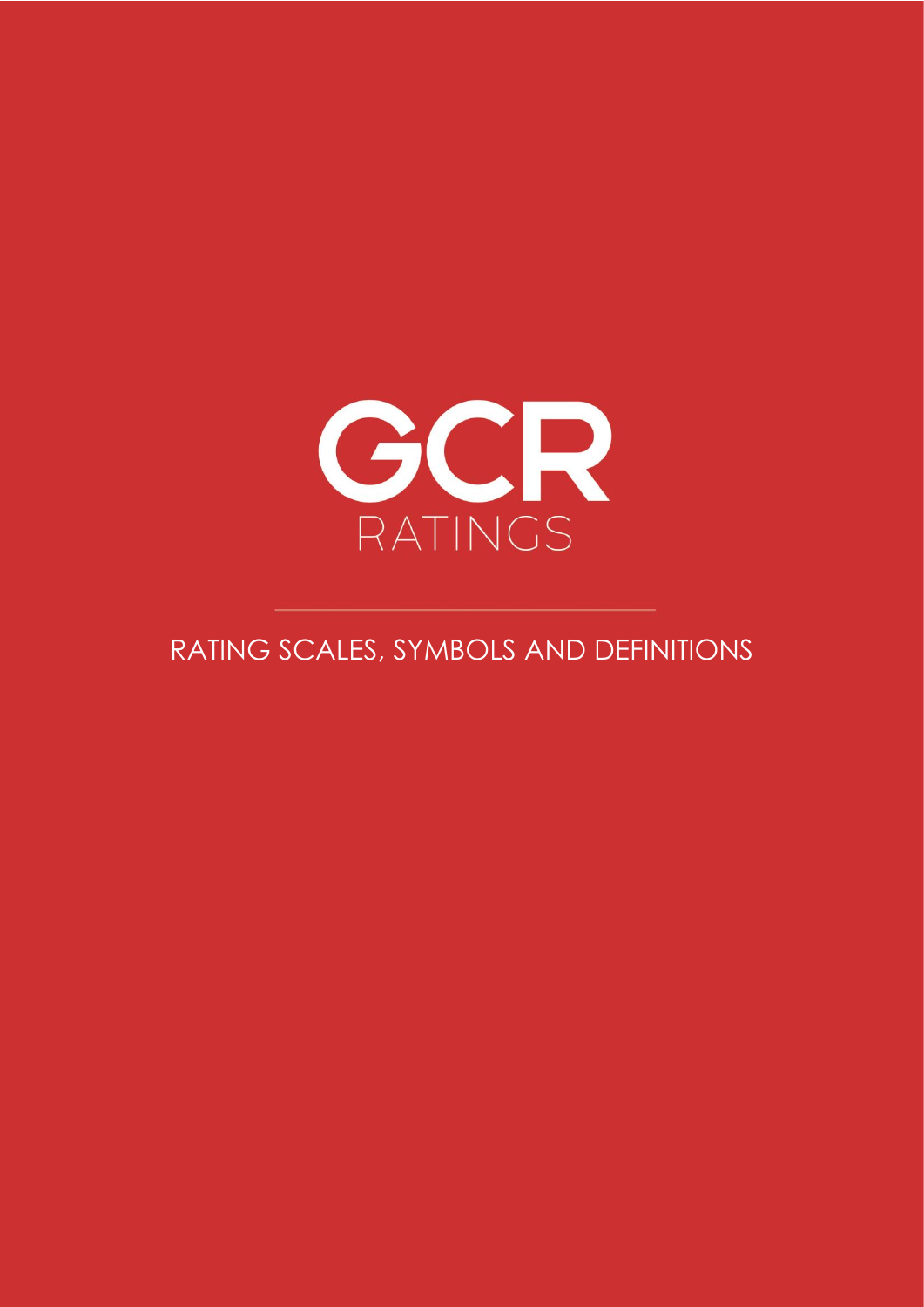# **Contents**

| Long-Term and Short-Term International Scale Issuer Credit Ratings (LT ICR/ ST ICR)8 |  |
|--------------------------------------------------------------------------------------|--|
| Long-Term and Short-Term National Scale Issuer Credit Ratings (LT ICR/ ST ICR)8      |  |
|                                                                                      |  |
|                                                                                      |  |
|                                                                                      |  |
|                                                                                      |  |
|                                                                                      |  |
|                                                                                      |  |
|                                                                                      |  |
|                                                                                      |  |
|                                                                                      |  |
|                                                                                      |  |
|                                                                                      |  |
|                                                                                      |  |

## **List of Tables**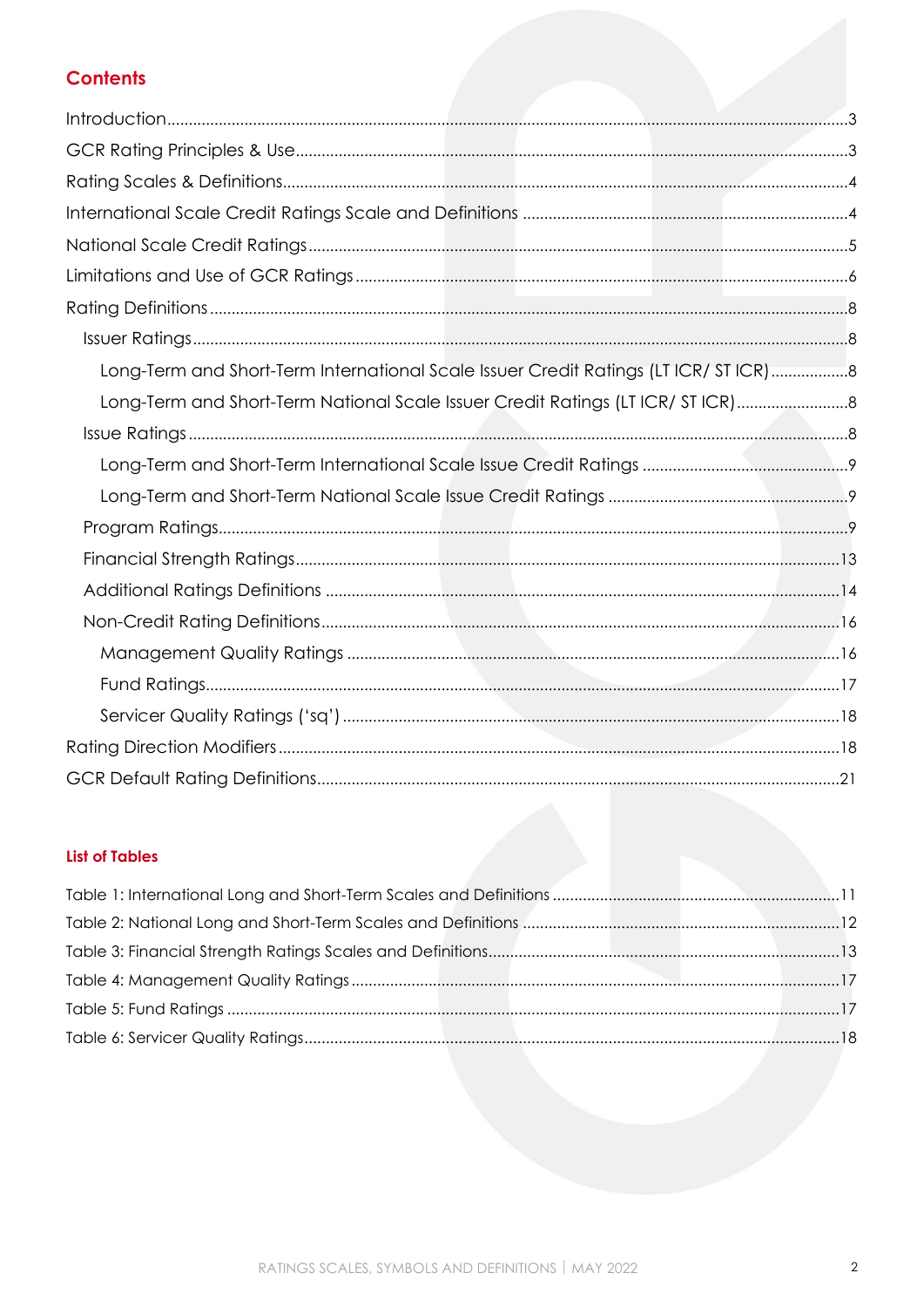## <span id="page-2-0"></span>**Introduction**

- 1. GCR is Africa's leading rating agency. GCR's mission is to assign independent, transparent, and credible ratings to the African and Emerging Markets.
- 2. GCR's ratings are forward-looking opinions and include expectations of future performance. GCR's ratings are relevant for issuers and investors operating within Africa, emerging, and developing markets.
- 3. This guide has been created to improve the understanding of GCR's rating scales, symbols, and definitions.
- 4. This document, alongside the GCR Ratings Framework, aims to enhance transparency and comparability of our ratings and therefore should be read in conjunction with the '[Criteria for the GCR Ratings](http://gcrratings.com/criteria)  [Framework](http://gcrratings.com/criteria)'.
- <span id="page-2-1"></span>5. Should there be any comments or questions, please contact GCR via [www.GCRratings.com.](http://gcrratings.com/)

## **Scope of Changes**

6. The latest update includes a Credit Estimate definition, adds paragraph 55 on the Indicative Ratings definition and renames the Ratings Estimate Service to Ratings Scenario Service for purposes of better definition. The previous version was dated May 2019.

## **GCR Rating Principles and Use**

- 7. GCR publishes opinions on a variety of scales. Credit ratings are the most common form of these opinions. GCR also publishes non-credit rating opinions which relate to financial or operational strength.
- 8. GCR's Issuer Credit Ratings are forward looking opinions on the relative ability of an issuer to meet its financial obligations as they fall due. GCR's Issue Credit Ratings are forward-looking opinions on the relative creditworthiness of a specific financial obligation or a class of financial obligations issued by an entity.
- 9. GCR's credit ratings are assigned to corporates, financial institutions, insurance companies and public finance entities (excluding Sovereign Ratings but including supranational, municipalities and other subnational entities) and their financial commitments such as interest payment, principal repayment, preferred dividends, and insurance claims. GCR's rating universe includes structured finance securities backed by other assets which are identified using a specific (sf) suffix.
- 10. GCR's credit ratings do not directly address any risk other than credit risk. In particular, ratings do not deal with the risk of market value loss on a rated security due to changes in interest rates, liquidity and other market considerations. However, in terms of payment obligation/s on the rated liability, market risk may be considered to the extent that it influences the ability of an issuer to pay upon a commitment or due date.
- 11. GCR accords both Long-Term and Short-Term Credit Ratings. Long-Term Credit Ratings relate to financial commitments with maturities of longer than 12 months. Short-Term Credit Ratings are generally assigned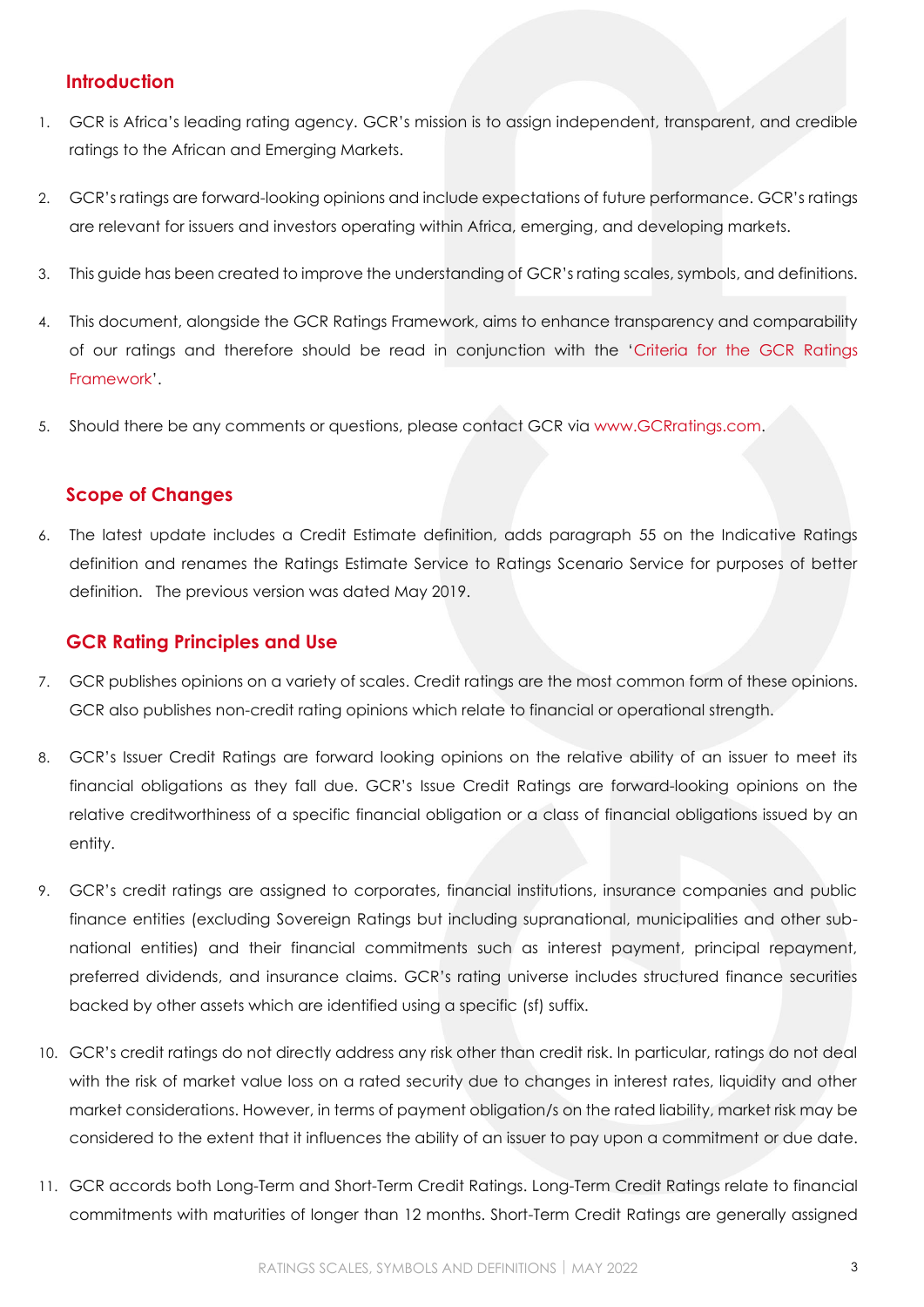to obligations considered short term in the relevant market, typically with an original maturity of no more than 365 days.

- 12. GCR accords both International and National Scale Ratings. International Scale Ratings rank entities and obligations globally. National Scale Ratings are exclusively an opinion of creditworthiness relative to issuers and financial obligations within a single country. Whilst national scales achieve greater differentiation than the international scale, they do not allow direct comparability outside that jurisdiction.
- 13. Credit ratings are expressed on the primary credit ratings scales featuring symbols 'AAA' to 'D' for longterm credit ratings, and 'A1+' to 'D' for short-term ratings.
- 14. The primary credit rating scales may be used to provide Public or Private Ratings. Public Ratings are disclosed and published on the GCR website and surveilled on an ongoing basis. In the case of a Private Rating, the rating is not published, but only provided to the issuer or its agents (or a third party in certain cases) in the form of a confidential rating letter and/or a confidential rating report. Private Ratings may or may not be surveilled.
- 15. Primary credit rating scales may also be used to provide other forms of opinions such as Credit Assessments. Credit Assessments are either a notch- or category-specific view using the primary rating scale. They are opinions of the general credit strengths and weaknesses of an issuer, obligor, proposed financing structure or elements of such structures.
- 16. GCR also publish opinions on non-credit rating scales, related opinions on operational and financial strength and includes credit assessments, servicer quality, asset manager management quality and funds ratings.
- 17. All GCR Ratings, including outlooks and watches, are opinions based on established and publicly available criteria.

## <span id="page-3-0"></span>**Rating Scales & Definitions**

18. GCR accord ratings on an international rating scale and a diverse number of national rating scales. These include credit ratings such as Long and Short-Term issuer and issue Ratings, Financial Strength Ratings and Structured Finance ratings. They also include 'non-credit' ratings such as servicer quality ratings, asset manager management quality ratings and funds ratings.

# <span id="page-3-1"></span>**International Scale Credit Ratings Scale and Definitions**

- 19. GCR may assign both international and national-scale ratings. The underlying methodology is exactly the same for both ratings and they use the same rating categories to express relative risk. However, there are a few key differences.
	- a) Global comparison versus national relativity: International scale ratings are an opinion of creditworthiness relative to a global pool of issuers and issues, whilst national scale ratings measure creditworthiness relative to issuers and issues within one country.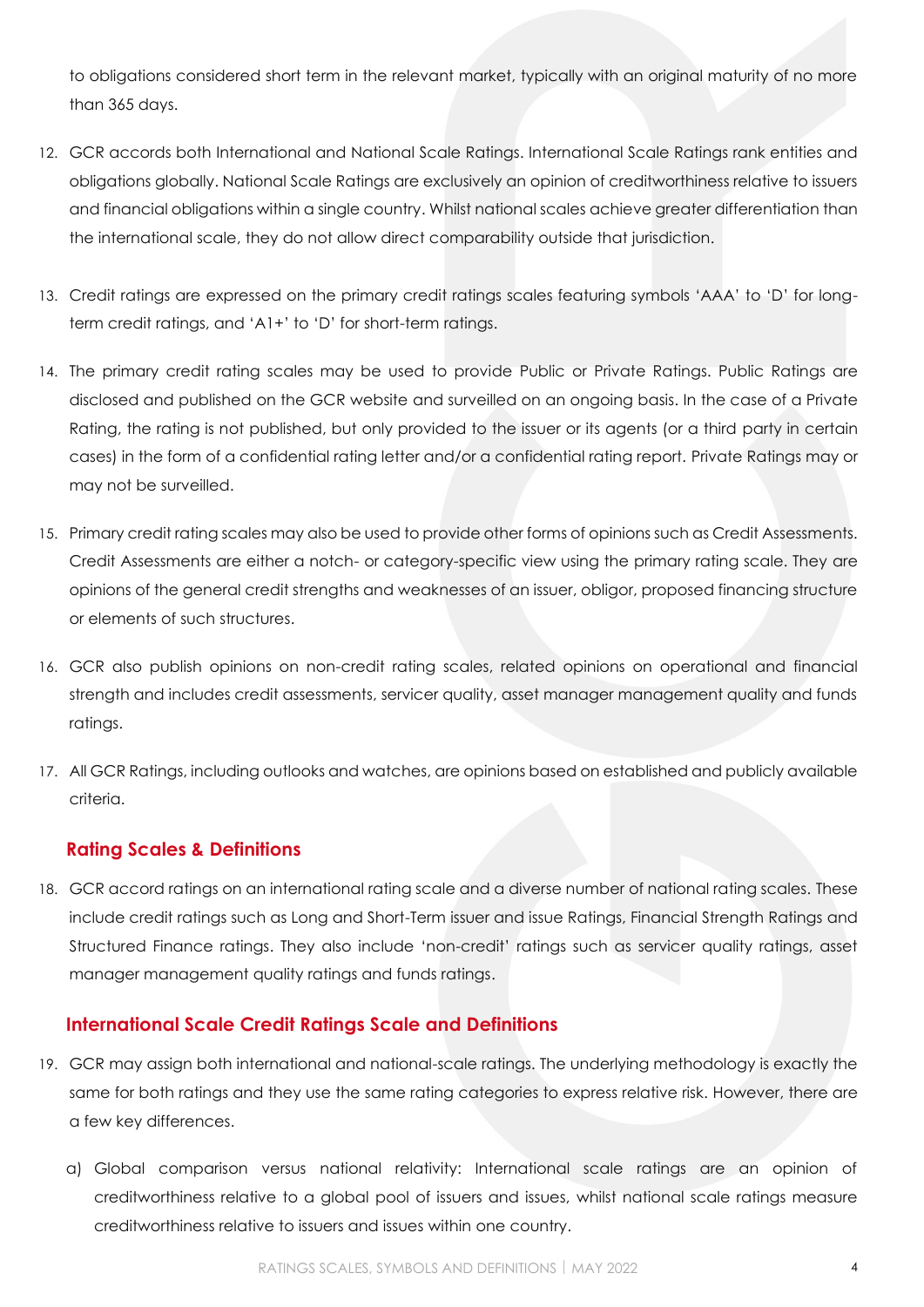- b) The GCR international rating scale aligns its definitions and rankings to a global credit rating agency standard. For example, ratings which are of the lowest (best) global credit risk typically will be in the AAA to AA range. The international rating scale uses rating notch modifiers (plus (+) or minus (-) to reflect the strength within a rating category) to distinguish credit ratings within the category. For example, the BBB ratings category, includes the BBB+, BBB and BBB- ratings.
- c) Under the international scale, ratings which demonstrate a vulnerability to non-payment will be classified as CCC on a global comparison. Conversely, under the national ratings scale, CCC ratings remain a relative indicator of default to other entities or obligations operating in the country. However, the two scales converge at the 'CC' rating level and continue to be comparable for the 'C', 'SD' and 'D' ratings. This is because such ratings reflect material risk of, or an observed, default rather than relative creditworthiness.

## <span id="page-4-0"></span>**National Scale Credit Ratings**

- 20. The need for national scale ratings arise in local capital markets where the international rating scale provides inadequate differentiation among credits due to the low sovereign ratings accorded in those markets. This is particularly true in emerging markets.
- 21. As a predominantly emerging markets rating agency, GCR has established national scales that allow maximum differentiation amongst our ratings whilst still achieving comparability between scales and/or jurisdictions and simultaneously maintaining a link to an international scale rating. GCR believes that this is the most reliable approach for users of ratings in emerging markets in general and Africa in particular.
- 22. To achieve this, GCR has adopted a single fluid mapping table (the Anchor Credit Evaluator; see the [Criteria for the GCR Ratings Framework](https://gcrratings.com/wp-content/uploads/2022/01/GCR_Criteria-for-the-GCR-Ratings-Framework-2022-final.pdf) document), which links a GCR Risk Score to both international and national scale anchor credit evaluations, (see definition in the [Criteria for GCR Ratings Framework](https://gcrratings.com/wp-content/uploads/2022/01/GCR_Criteria-for-the-GCR-Ratings-Framework-2022-final.pdf) document) on an analytical entity. This then translates into formal national and international scale ratings on related legal entities.
- 23. For GCR, national scale ratings adopt the following key principles:
	- a) National scales, and their definitions, are indicative of the relative risk within a single jurisdiction. I.e., national scale ratings reflect an opinion on the ability of an issuer to meet a financial obligation in a single country, relative to other issue(r)s.
	- b) Similar to the international scale, the 'AAA' national scale long term rating will be assigned to the lowest (best) relative credit risk and 'CCC' demonstrates the highest (worst) level of relative risk. National scale ratings also use rating modifiers (+/-). However, the ratings will only be comparable within that single country. As such, a national scale 'A-' accorded to an issuer or obligation in one country cannot be directly compared to an 'A-' rating in another country.
	- c) The national scale 'A+' rating, for example, is not directly comparable across national scales or to the international scale. The 'A+' national scale rating can only be viewed as relative risk of an issue or issuer within a single jurisdiction.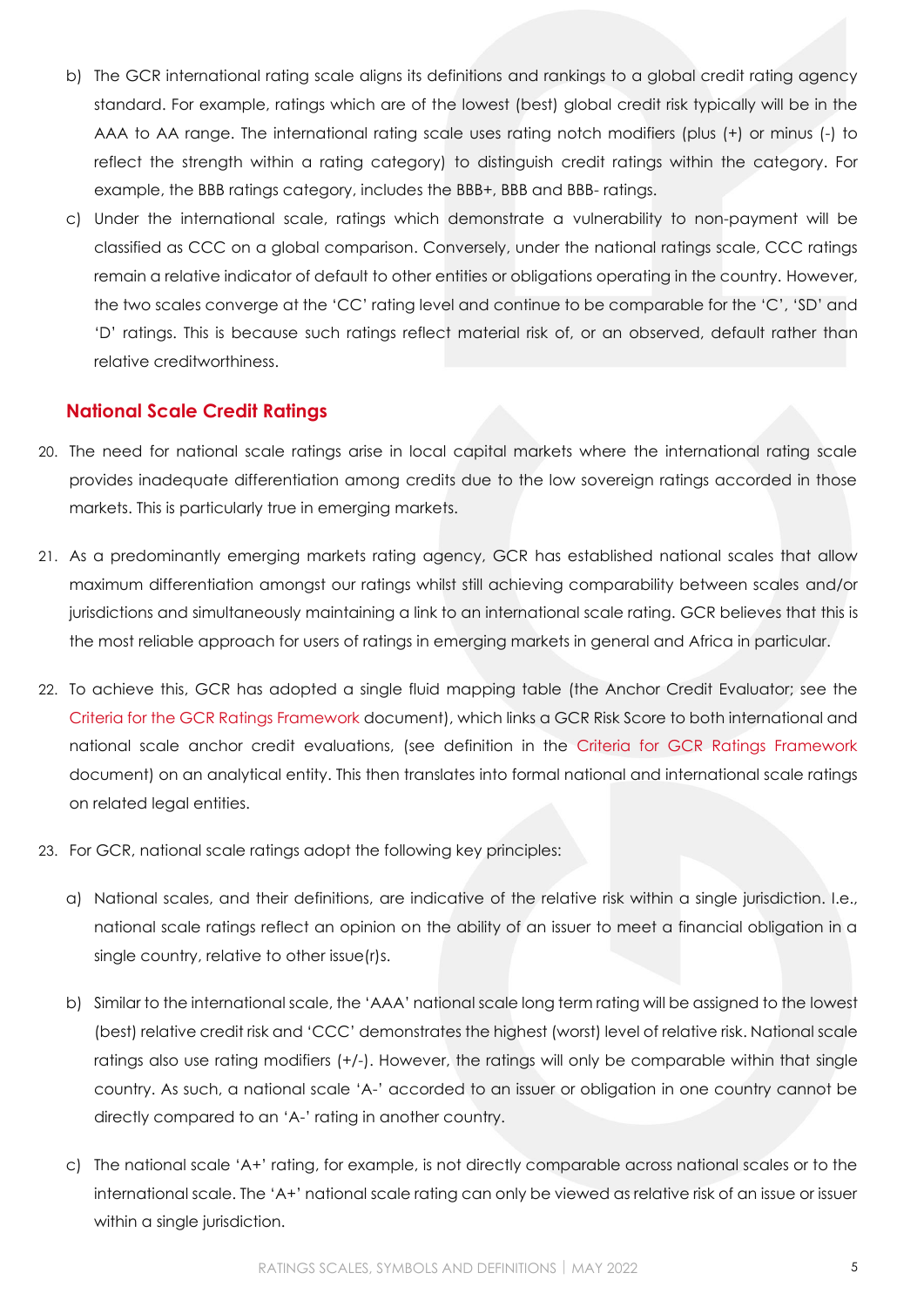- d) Due to the fact that all scales (including international and every national scale,) are mapped directly from the same GCR Ratings Framework, which scores the creditworthiness of an analytical entity against approved sector specific methodologies and assumptions, GCR believes that ratings are indirectly comparable across scales, geographies and asset classes. For example, assuming no rating adjustments, a risk score of 12 maps to an international scale rating of 'B+', and to a national scale rating of BBB+ $_{(xx)}$  for a country in column 7a, and a national scale rating of AA- $_{(yy)}$  or A+ $_{(yy)}$  for a country in column 5a. Furthermore, any one issuer can be rated on more than one national scale.
- e) In each country, a modifier (based on the ISO International country codes alpha 2) reflects that the rating is a national scale rating. The modifier identifies to which country the rating relates. For example, such as 'AAA<sub>(ZA)</sub>' for national scale ratings in South Africa.
- f) GCR may assign national scale ratings to entities domiciled in the country or non-domestic entities issuing in any given country.
- g) Due to the fact that national scale ratings provide greater differentiation, they may be exposed to greater volatility and higher rating transition than international scale ratings. This is because an upwards or downwards risk score revision of one (+/-) can only result in a maximum plus or minus one notch change on the international scale. However, depending on the scale, it may result in multiple changes on the national scale rating relativities.
- h) It is important to note that GCR's national scale ratings are not reliant on international scale ratings. Consequently, due to the fluid mapping system, GCR can reflect a change in the international scale rating and risk score without significantly disrupting the national scale rating relativities.
- i) When the ratings are placed in the default category, the national scale ratings are no longer considered to be relative ratings. Instead, the CC, C, SD, and D ratings envisage or have witnessed an explicit default scenario. See page [21](#page-20-0) for more information.

## <span id="page-5-0"></span>**Limitations and Use of GCR Ratings**

- 24. All GCR Ratings, including outlooks and watches, are opinions based on established and publicly available criteria. Ratings are assigned collectively by GCR, and no individual, or group of individuals, is solely responsible for a rating. Ratings are not facts and, therefore, cannot be described as being "accurate" or "inaccurate." Further, ratings are inherently forward-looking and embody assumptions and predictions about future events that by their nature cannot be verified as facts. As a result, users should refer to these ratings definitions for clarity.
- 25. GCR credit ratings do not reflect any risk other than relative credit risk. GCR defines credit risk as the risk that an entity may not meet its contractual financial obligations as they come due. Credit ratings are not an assessment of any risk unrelated to credit risk, including but not limited to, currency risk, fraud, organized crime, the adequacy of market price or market liquidity for rated instruments. Credit ratings are forward looking opinions and not statements of current or historical fact. GCR is not responsible for any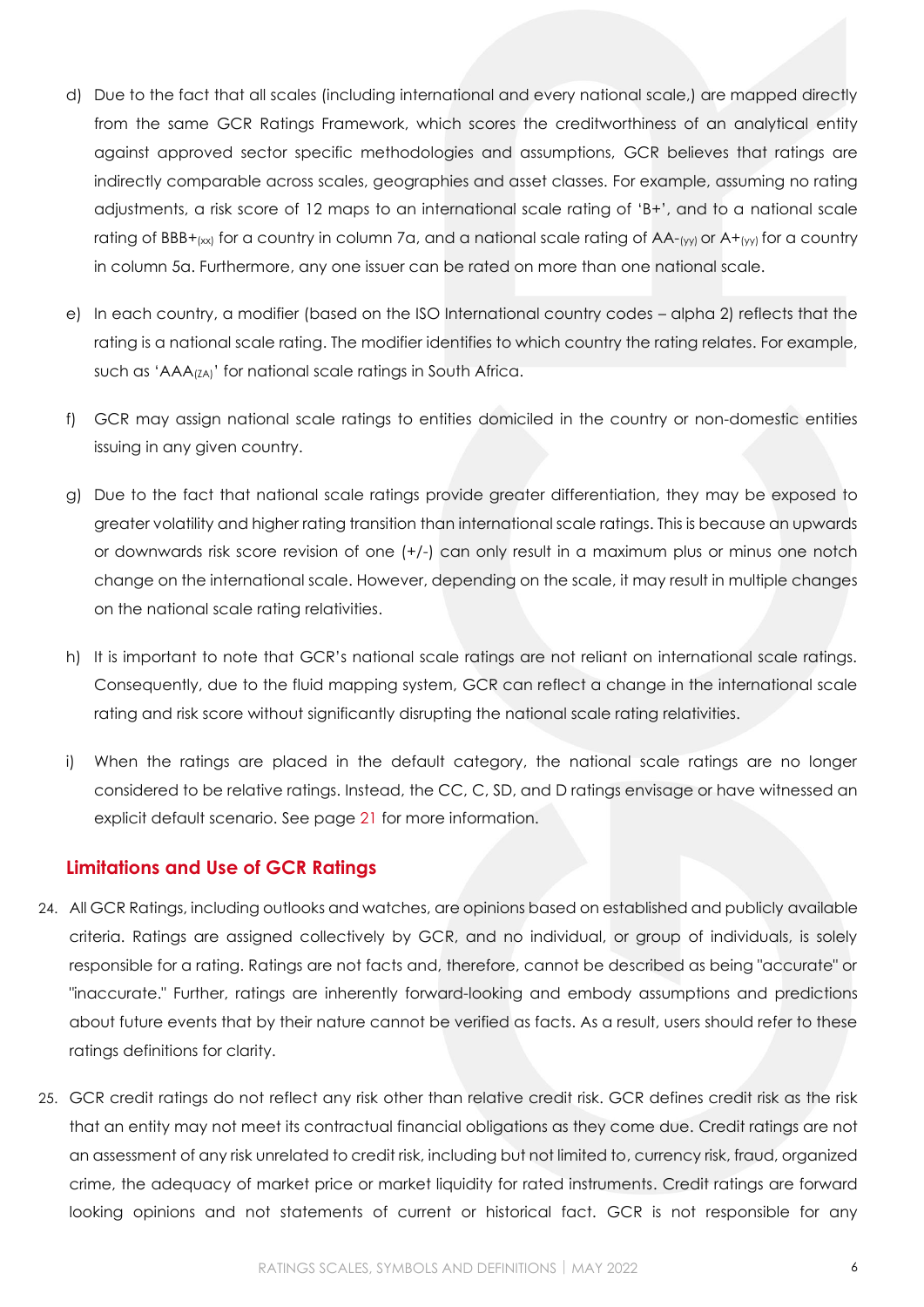underwriting, credit, loan, purchase, strategic or investment decision. Ratings are not a recommendation or suggestion, directly or indirectly, to any person to buy, sell, make, or hold any investment, loan, or security or to undertake any investment strategy with respect to any investment, loan, or security or any entity.

- 26. Ratings do not comment on the adequacy of market price, the suitability of any investment, loan, or security for a particular investor (including without limitation, any accounting and/or regulatory treatment), or the tax-exempt nature or taxability of payments made in respect of any investment, loan, or security. GCR is not an adviser to any party and is not providing to any party any financial advice, or any legal, auditing, accounting, appraisal, valuation, or actuarial services. A rating should not be viewed as replacement for such advice or services. GCR does not have any fiduciary relationship with any issuer or its agents, the user of a rating or any other party. The use of any rating is entirely at the users' own risk.
- 27. In issuing and maintaining its ratings, GCR relies on factual information received from rated clients and other sources GCR believes to be credible. GCR conducts a reasonable investigation of the factual information it relies on in accordance with its rating criteria and obtains reasonable verification of that information from independent sources, to the extent such sources are available for a given security or in a given jurisdiction.
- 28. As a starting point, GCR conducts a practical investigation into the factual and/or perceived accuracy of the information relied on in accordance with its rating methodology. Users of GCR's ratings should understand that neither a factual investigation nor any third-party verification can ensure that all of the information GCR relies on in connection with a rating will be accurate and complete. Ultimately, the issuer and its advisers are responsible for the accuracy of the information they provide to GCR and to the market in offering documents and other reports.
- 29. In issuing its ratings, GCR relies on the work of experts, including independent auditors with respect to financial statements and attorneys with respect to legal and tax matters. As ratings are inherently forwardlooking and embody assumptions and predictions. Despite any verification of current facts, ratings can be affected by future events or conditions that were not anticipated at the time a rating was issued or affirmed. If any such information should turn out to contain misrepresentations or to be otherwise misleading, the rating associated with that information may not be appropriate. The assignment of a rating to any issuer or any security should not be viewed as a guarantee of the accuracy, completeness, or timeliness of the information relied on in connection with the rating or the results obtained from the use of such information.
- 30. Ratings may be upgraded, downgraded, affirmed, qualified, placed on Rating Watch, modified, or withdrawn as a result of changes in, additions to, accuracy of, unavailability or inadequacy of information, or for any reason GCR deems sufficient.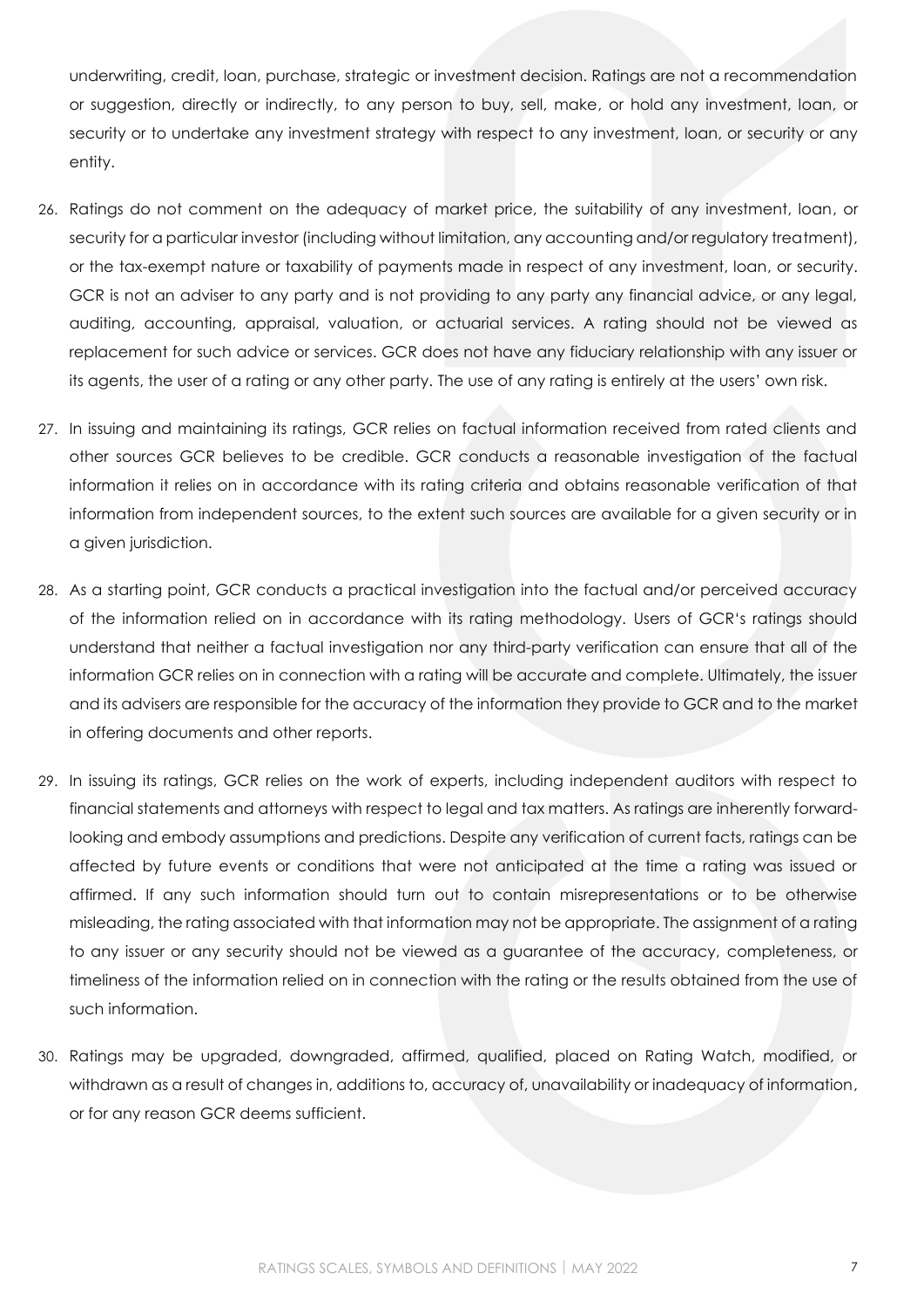# <span id="page-7-0"></span>**Rating Definitions**

## <span id="page-7-1"></span>Issuer Ratings

<span id="page-7-2"></span>Long-Term and Short-Term International Scale Issuer Credit Ratings (LT ICR/ST ICR)

- 31. GCR's long-term international scale issuer credit ratings are assigned to rated entities. They measure, on a global basis, the relative ability of an entity to meet its long-term contractual financial obligations (see LT international scale definitions on page [11](#page-10-0) for more information) as they fall due.
- 32. GCR's short-term international scale issuer credit ratings are assigned to rated entities. They measure, on a global basis, the relative ability of a rated entity to meet its short-term obligations (see ST international national scale definitions on page [11](#page-10-0) for more information).
- 33. Typically, issuer credit ratings are pari-passu to the senior unsecured ratings in the rated entity's credit hierarchy.

## <span id="page-7-3"></span>Long-Term and Short-Term National Scale Issuer Credit Ratings (LT ICR/ ST ICR)

- 34. GCR's long-term national scale issuer credit ratings are assigned to legal entities. They measure the relative ability of an issuer, within a single country, to meet its long-term financial obligations (see LT national scale definitions on page [12](#page-11-0) for more information). Typically, issuer credit ratings on the national scale are paripassu to the senior unsecured ratings in the rated legal entity's credit hierarchy.
- 35. GCR's short-term national scale issuer credit ratings are assigned to legal entities. They measure the relative ability of an issuer within a given country to meet its short-term financial obligations (see ST national scale definitions on page [12](#page-11-0) for more information).
- 36. For both the national and international scale ratings, a link exists between the long-term and short-term issue(r) ratings. Whilst there are a large number of distinct factors that drive short-term ratings, the link between the two reflects the inherent importance of liquidity and near-term concerns within the assessment of the longer-term credit profile. See [Table 1](#page-10-0) and [Table 2](#page-11-0) for more detail.

## <span id="page-7-4"></span>Issue Ratings

- 37. An issue rating is a credit rating relating to a specific debt issue or a specific class of financial obligations of an issuer.
- 38. Issue ratings reflect both the underlying creditworthiness of the issuing obligor, as well as the specific characteristics of the notes being rated. As a result, it is possible that different obligations, issued by a single issuer could be accorded different ratings. For example, factors such as contractual subordination, or the increased default characteristic attributable to loss bearing capital instruments could attract lower ratings relative to senior unsecured issuances. Conversely, an issue could have higher ratings when security or collateral has been pledged or a guarantee is in place. When an issue is rated with any additional characteristics or methodologies, GCR may state the nature of the rating factors in its reports. To view how GCR notch for factors in contractual subordination or hybrid debt characteristics please consult the sector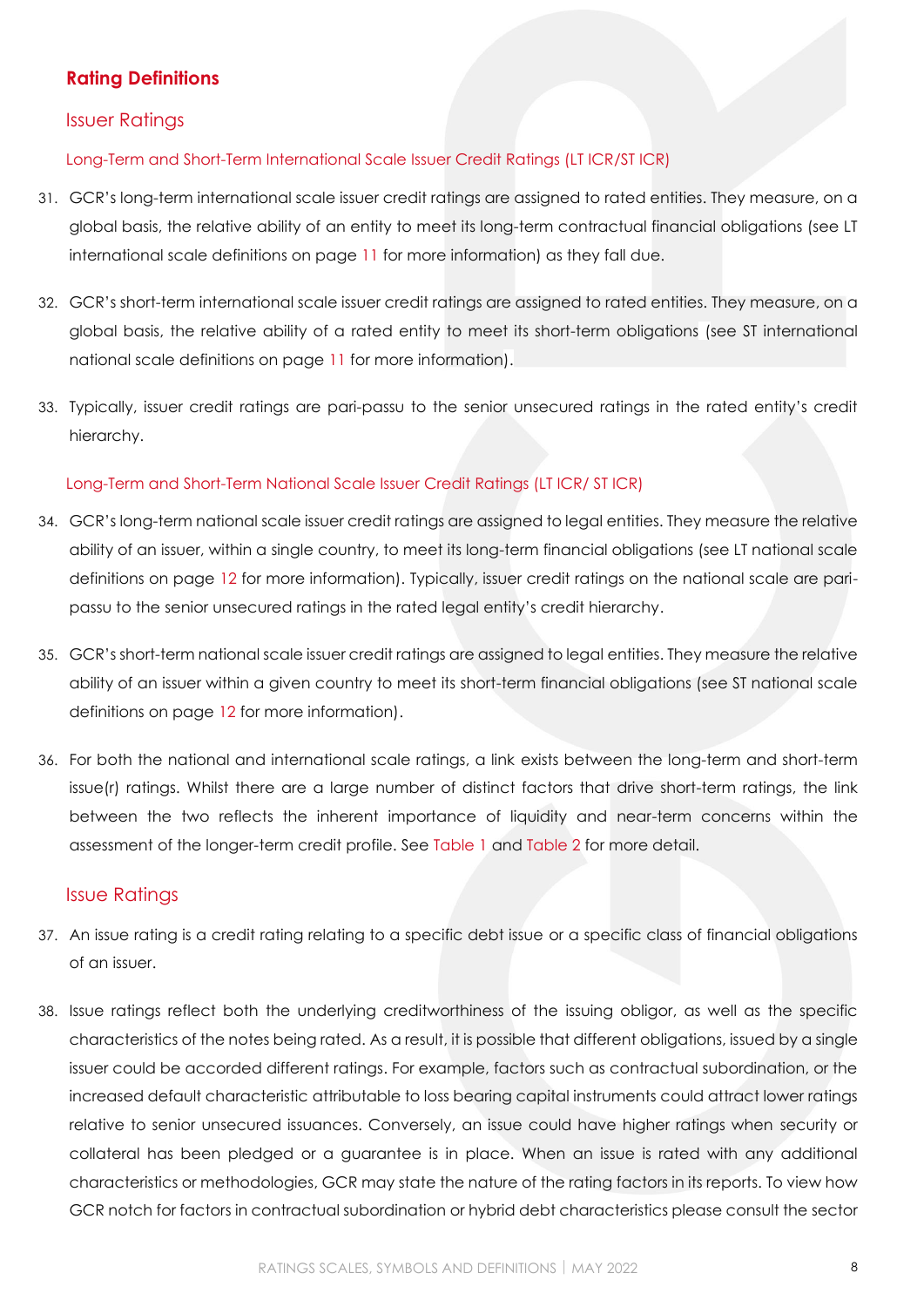specific instrument rating methodology. To read the secured issue rating methodology, please visit [www.GCRratings.com.](file:///C:/Users/RhonaB/AppData/Local/Microsoft/Windows/INetCache/Content.Outlook/8CS5WEIB/www.GCRratings.com) Issue ratings can only be accorded if an issuer rating is in place.

## <span id="page-8-0"></span>Long-Term and Short-Term International Scale Issue Credit Ratings

- 39. Long-term international scale issue ratings are assigned to specific debt obligations with an original maturity of 12 months or more.
- 40. Short-term international scale issue ratings are assigned to specific debt obligations due within 365days such as commercial paper, bank borrowings, banker's acceptances ("BA's") and negotiable certificates of deposit ("NCD's").
- 41. Long-term and Short-term international scale issues reflect the creditworthiness of the issuer on a global basis. It includes an assessment of the specific terms and conditions of the issue, the relative seniority of the issue in the issuer's capital structure, and the existence of external support or credit enhancements (guarantee, insurance, collateral) that may affect credit performance and recovery expectations. As a result, it is possible that different issues by a single issuer could be accorded different ratings.

## <span id="page-8-1"></span>Long-Term and Short-Term National Scale Issue Credit Ratings

- 42. Long-term national scale issue ratings are assigned to specific obligations with an original maturity of 12 months or more. They are opinions on the creditworthiness of long-term financial obligations within a single country. They address relative creditworthiness in a particular country and are not comparable across countries.
- 43. Short-term national scale issue ratings are assigned to specific debt obligations due within 12 months such as commercial paper, bank borrowings, banker's acceptances ("BA's") and negotiable certificates of deposit ("NCD's"). They are opinions of the creditworthiness of short-term financial obligations in a single country. They address relative creditworthiness in a particular country and are not comparable across countries.
- 44. Long-term and short-term national scale issues reflect the creditworthiness of the issuer, on a country specific basis. It may include an assessment of the specific terms and conditions of the issue, the relative seniority of the issue in the issuer's capital structure, and the existence of external support or credit enhancements (guarantee, insurance collateral) that may affect credit performance and recovery expectations. As a result, it is possible that different issues by a single issuer could be accorded different ratings.

## <span id="page-8-2"></span>Program Ratings

45. Program ratings are assigned to entity specific note issuance programs issued by financial institutions, insurers, local governments, or corporates, for example medium-term note programs. The ratings on the program primarily reflect the long-term issuer credit ratings (on both or either the international and national scales) of its issuing entity and the hierarchy of the notes. Typically, Program Ratings will rank alongside senior unsecured creditor claims. However, because programs often allow subordinated note issuance or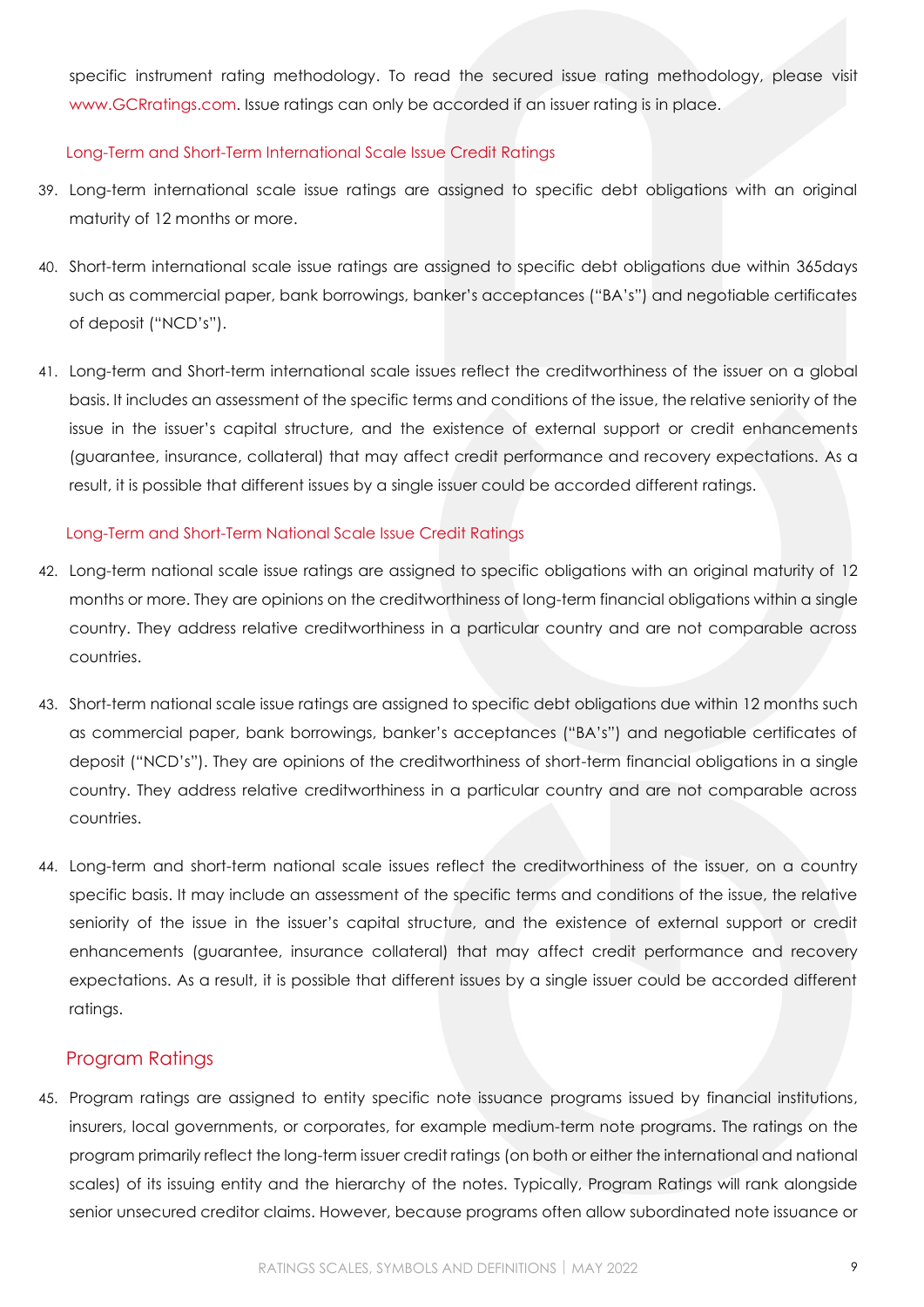more complex hybrid-style issuance, every issue released under the program may be assigned a specific rating at the time of issuance. Therefore, it cannot be assumed that an issue would attract the program rating. Program ratings may change over time as the issuers' creditworthiness changes. For example, notes under the program may have different terms and conditions from those contemplated at inception of the program due to statutory or regulatory changes, market practices or funding needs. With the exception of a structured finance transaction, GCR typically will not rate a Program without rating the issuer of the Program. Furthermore, GCR typically will not rate an issue without rating the Program (if applicable) and the issuer.

46. Program ratings can be assigned on the international and national scales.

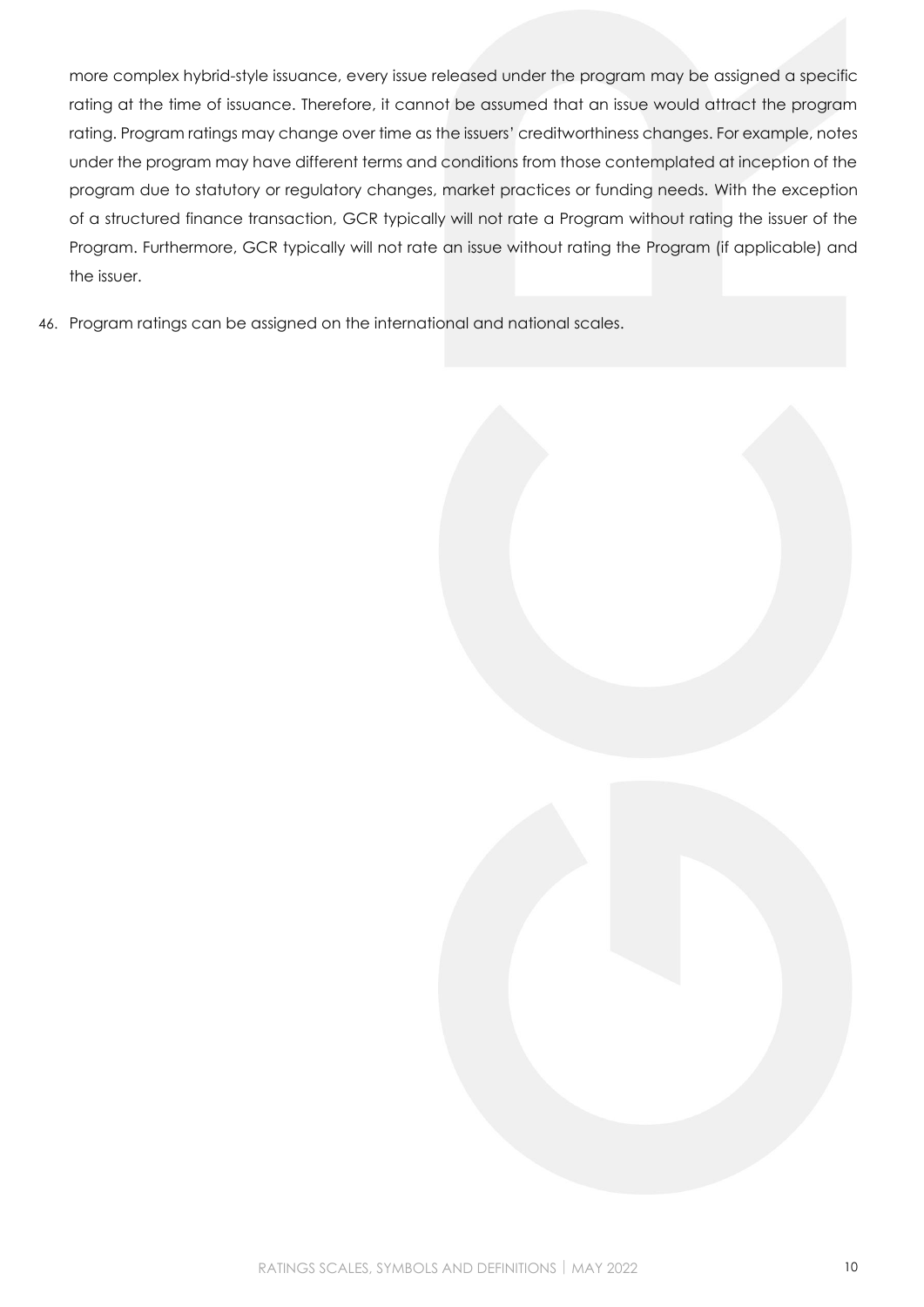<span id="page-10-0"></span>

| Table 1: International Long and Short-Term Scales and Definitions                                                                                                                      |                  |                   |                                                                                        |
|----------------------------------------------------------------------------------------------------------------------------------------------------------------------------------------|------------------|-------------------|----------------------------------------------------------------------------------------|
| LT Rating Description                                                                                                                                                                  | Long Term Rating |                   | <b>Short Term Rating Short Term Description</b>                                        |
| Obligor/obligation has the highest<br>international scale creditworthiness.                                                                                                            | <b>AAA</b>       |                   |                                                                                        |
|                                                                                                                                                                                        | $AA+$            |                   | Highest certainty of timely payment                                                    |
| Very strong creditworthiness of the<br>obligor/obligation.                                                                                                                             | AA               | $A$ <sup>1+</sup> | of Short-term obligations.                                                             |
|                                                                                                                                                                                        | AA-              |                   |                                                                                        |
|                                                                                                                                                                                        | $A+$             | A <sub>1</sub>    | Strong certainty of timely payment                                                     |
| Strong creditworthiness of the obligor/<br>obligation.                                                                                                                                 | A                |                   | of Short-term obligations.                                                             |
|                                                                                                                                                                                        | A-               |                   | Good certainty of timely payment                                                       |
|                                                                                                                                                                                        | BBB+             | A2                | and Short-term obligations.                                                            |
| Adequate levels of obligor/obligation<br>creditworthiness.                                                                                                                             | <b>BBB</b>       |                   | Adequate certainty of timely<br>payment and Short-term<br>obligations.                 |
|                                                                                                                                                                                        | BBB-             | A3                |                                                                                        |
| Moderate levels of obligor/obligation<br>creditworthiness.                                                                                                                             | BB+              |                   |                                                                                        |
|                                                                                                                                                                                        | <b>BB</b>        |                   |                                                                                        |
|                                                                                                                                                                                        | BB-              |                   | Moderate to low levels of liquidity to<br>repay Short-term obligations.                |
| Low levels of obligor/obligation<br>creditworthiness.                                                                                                                                  | $B+$             | B                 |                                                                                        |
|                                                                                                                                                                                        | B                |                   |                                                                                        |
|                                                                                                                                                                                        | <b>B-</b>        |                   |                                                                                        |
| Obligor/obligation is vulnerable to non-                                                                                                                                               | CCC+<br>CCC      | С                 | Short-term obligations are currently                                                   |
| payment.                                                                                                                                                                               | CCC-             |                   | vulnerable to non-payment.                                                             |
| The likelihood of liquidation / default /<br>restructure or distressed exchange<br>scenario to be material in the next one<br>year.                                                    | CC               | С                 | Short-term obligations are currently<br>vulnerable to non-payment.                     |
| Identify entities where liquidation /<br>default / restructure / distressed<br>exchange scenario has been<br>announced or is expected in the short<br>term (typically within 6 months) | $\mathsf{C}$     | С                 | Short-term obligations are currently<br>vulnerable to non-payment.                     |
| Selective defaulting on the obligations,<br>but not experiencing a general default.                                                                                                    | SD               | <b>SD</b>         | Selective defaulting on the<br>obligations, but not experiencing a<br>general default. |
| Generally defaulting on obligations as<br>they come due.                                                                                                                               | D                | $\mathsf D$       | Generally defaulting on obligations<br>as they come due.                               |

*Note: Obligations may include structured finance ratings, which will be denoted with an "SF" suffix.*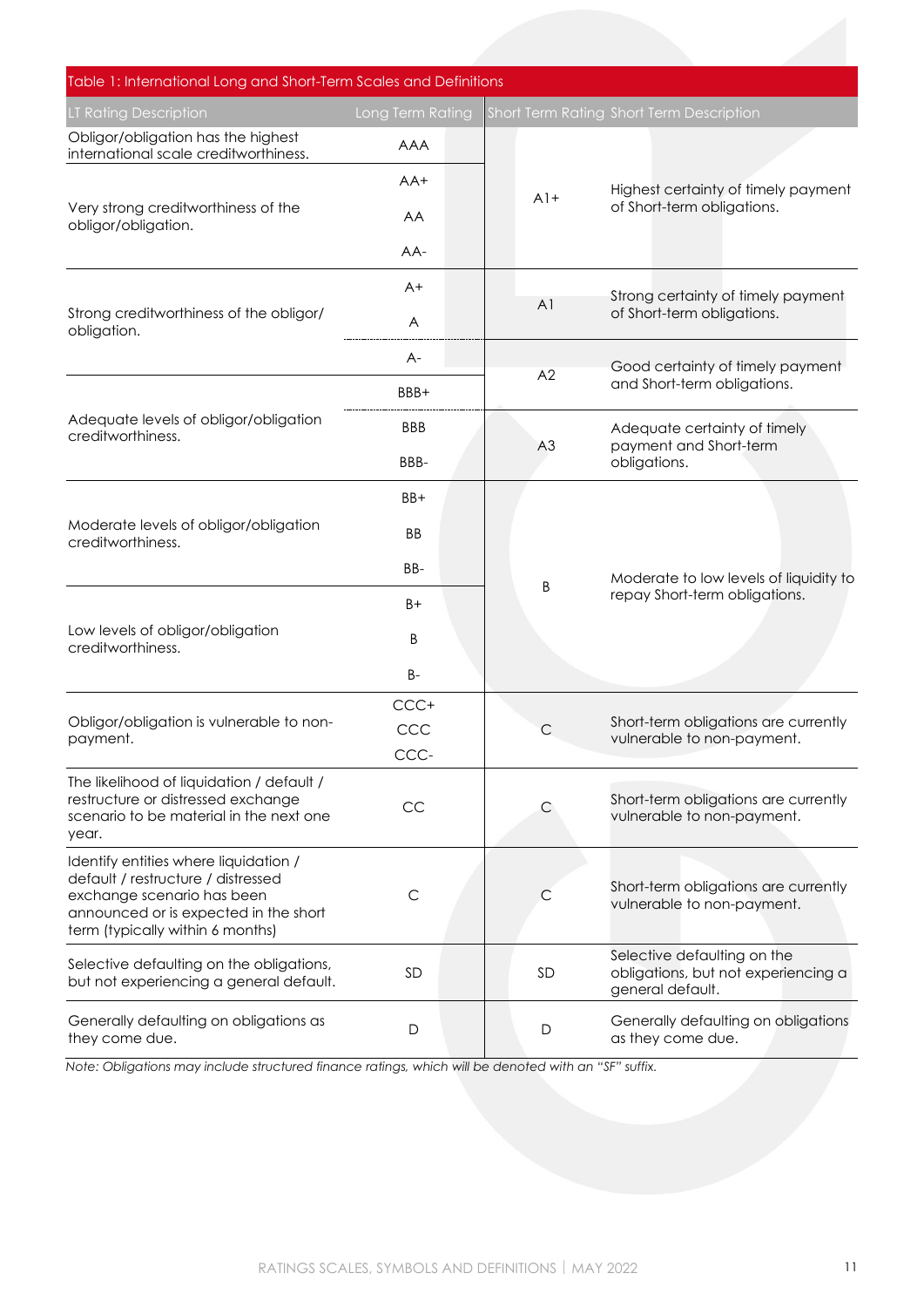<span id="page-11-0"></span>

| Table 2: National Long and Short-Term Scales and Definitions                                                                                                                      |                  |             |                                                                                                                                                          |  |
|-----------------------------------------------------------------------------------------------------------------------------------------------------------------------------------|------------------|-------------|----------------------------------------------------------------------------------------------------------------------------------------------------------|--|
| LT Rating Description                                                                                                                                                             | Long Term Rating |             | Short Term Rating Short Term Rating Description                                                                                                          |  |
| Highest credit quality relative to other<br>issues or obligations in the same country.                                                                                            | AAA(xx)          |             |                                                                                                                                                          |  |
| Very high credit quality relative to other                                                                                                                                        | $AA+_{(xx)}$     | $A1 + (xx)$ | Highest certainty of timely payment<br>of Short-term obligations relative to<br>other issuers or obligations in the<br>same country.                     |  |
| issuers or obligations in the same<br>country.                                                                                                                                    | AA(xx)           |             |                                                                                                                                                          |  |
|                                                                                                                                                                                   | $AA (xx)$        |             |                                                                                                                                                          |  |
| High credit quality relative to other                                                                                                                                             | $A+_{(xx)}$      | A1(xx)      | Very high certainty of timely<br>payment of Short-term obligations                                                                                       |  |
| issuers or obligations in the same<br>country.                                                                                                                                    | A $(xx)$         |             | relative to other issuers or<br>obligations in the same country.                                                                                         |  |
|                                                                                                                                                                                   | $A$ - $(xx)$     |             | High certainty of timely payment of<br>Short-term obligations relative to                                                                                |  |
|                                                                                                                                                                                   | $BBB+_{(xx)}$    | A2(xx)      | other issuers or obligations in the<br>same country.                                                                                                     |  |
| Average credit quality relative to other<br>issuers or obligations in the same                                                                                                    | BBB(xx)          |             | Average certainty of timely<br>payment and Short-term                                                                                                    |  |
| country.                                                                                                                                                                          | $BBB-(xx)$       | A3(xx)      | obligations relative to other issuers<br>or obligations in the same country.                                                                             |  |
| Low credit quality levels of<br>obligor/obligation creditworthiness.                                                                                                              | $BB+_{(xx)}$     |             | Low to vulnerable certainty of<br>timely payment of Short-term<br>obligations relative to other issuers<br>or obligations in the same country.           |  |
|                                                                                                                                                                                   | BB(xx)           | B(xx)       |                                                                                                                                                          |  |
|                                                                                                                                                                                   | $BB-(xx)$        |             |                                                                                                                                                          |  |
|                                                                                                                                                                                   | $B+_{(xx)}$      |             |                                                                                                                                                          |  |
| Capacity for timely payment is<br>vulnerable relative to other issuers or<br>obligations in the same country.                                                                     | $B_{(xx)}$       |             |                                                                                                                                                          |  |
|                                                                                                                                                                                   | $B$ - $(xx)$     |             |                                                                                                                                                          |  |
| Capacity for timely payment is highly                                                                                                                                             | $CCC+(xx)$       |             | Timely payment of short-term<br>obligations is considered to be                                                                                          |  |
| vulnerable relative to other issuers or<br>obligations in the same country.                                                                                                       | CCC(xx)          | $C_{(xx)}$  | highly vulnerable relative to other<br>issuers or obligations in the same                                                                                |  |
|                                                                                                                                                                                   | $CCC-(xx)$       |             | country.                                                                                                                                                 |  |
| The likelihood of a liquidation / default /<br>restructure or distressed exchange<br>scenario to be material in the next 12<br>months.                                            | $CC$ (xx)        | $C_{(xx)}$  | Timely payment of short-term<br>obligations is considered to be<br>highly vulnerable relative to other<br>issuers or obligations in the same<br>country. |  |
| Identify entities where<br>liquidation/default/restructure/distressed<br>exchange scenario has been<br>announced or is expected in the shirt<br>terms (typically within 6 months) | $C_{(xx)}$       | $C_{(xx)}$  | Timely payment of short-term<br>obligations is considered to be<br>highly vulnerable relative to other<br>issuers or obligations in the same<br>country. |  |
| Selective defaulting on the obligations,<br>but not experiencing a general default.                                                                                               | SD(xx)           | SD(xx)      | Selective defaulting on the<br>obligations, but not experiencing a<br>general default.                                                                   |  |
| Generally defaulting on obligations as<br>they come due.                                                                                                                          | D(xx)            | D(xx)       | Generally defaulting on obligations<br>as they come due.                                                                                                 |  |

*Note: Obligations may include structured finance ratings, which will be denoted with an "SF" suffix.*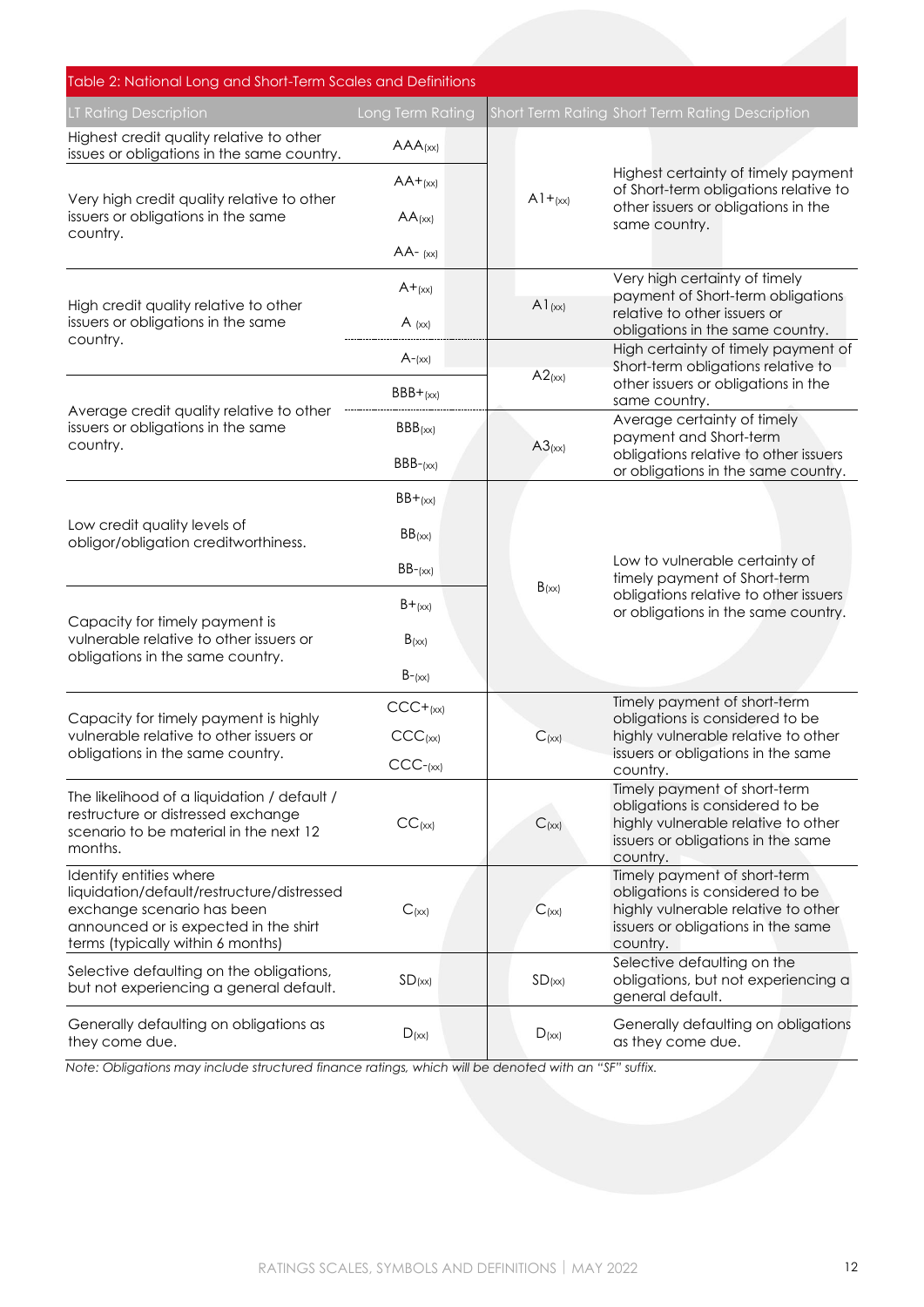# <span id="page-12-0"></span>Financial Strength Ratings

- 47. The International Scale Financial strength rating ("IFSR") is an opinion of the financial security characteristics of rated entities that conduct insurance business, on a global basis, relative to other insurers. An IFSR takes into account the ability to meet contractual minimum policyholder obligations, including guaranteed investment contracts (but excluding obligations where risk is passed directly to policyholders).
- 48. The National Scale Financial Strength Rating ('NFSR') address the relative financial security characteristics of rated entities that conduct insurance business creditworthiness in a particular country and are not comparable across countries.

<span id="page-12-1"></span>

| Table 3: Financial Strength Ratings Scales and Definitions |                                                                                                                                           |                                                 |                                                                                                                                                      |
|------------------------------------------------------------|-------------------------------------------------------------------------------------------------------------------------------------------|-------------------------------------------------|------------------------------------------------------------------------------------------------------------------------------------------------------|
| <b>IFSR</b>                                                | <b>IFSR Rating Description</b>                                                                                                            | <b>NFSR</b>                                     | <b>NFSR Rating Description</b>                                                                                                                       |
| <b>AAA</b>                                                 | The highest insurer financial strength<br>rating assigned by GCR.                                                                         | AAA(xx)                                         | Extremely strong financial security<br>characteristics relative to other issuers<br>in the same country.                                             |
| $AA+$<br>AA<br>AA-                                         | Very strong financial security<br>characteristics.                                                                                        | $AA+_{[XX]}$<br>$AA$ (xx)<br>$AA$ -(xx)         | Very strong financial security<br>characteristics relative to other issuers<br>in the same country.                                                  |
| $A+$<br>A<br>A-                                            | Strong financial security<br>characteristics                                                                                              | $A+_{(xx)}$<br>$A_{(xx)}$<br>$A$ - $(xx)$       | Strong financial security<br>characteristics relative to other issuers<br>in the same country.                                                       |
| BBB+<br><b>BBB</b><br>BBB-                                 | Adequate financial security<br>characteristics.                                                                                           | $BBB+_{(xx)}$<br>BBB(xx)<br>$BBB-(xx)$          | Adequate financial security<br>characteristics relative to other issuers<br>in the same country.                                                     |
| BB+<br><b>BB</b><br>BB-                                    | Moderate financial security<br>characteristics.                                                                                           | $BB+_{(xx)}$<br>BB(xx)<br>$BB-(xx)$             | Moderate financial security<br>characteristics relative to other issuers<br>in the same country.                                                     |
| $B+$<br>B<br><b>B-</b>                                     | Modest financial security<br>characteristics.                                                                                             | $B+_{(x\times)}$<br>$B_{(xx)}$<br>$B_{-(xx)}$   | Modest financial security<br>characteristics relative to other issuers<br>in the same country.                                                       |
| CCC+<br>CCC<br>CCC-                                        | Vulnerable financial security<br>characteristics, with an elevated<br>possibility of non-payment of<br>policyholder obligations when due. | $CCC+(xx)$<br>CCC <sub>(xx)</sub><br>$CCC-(xx)$ | Vulnerable financial security<br>characteristics relative to other issuers<br>in the same country, with an elevated<br>possibility of non-payment of |
| CC                                                         | Impaired financial security<br>characteristics, with a high possibility<br>of non-payment of policyholder<br>obligations when due.        | $CC$ (xx)                                       | Impaired financial security<br>characteristics, with a high possibility<br>of non-payment of policyholder<br>obligations when due.                   |
| $\mathsf{C}$                                               | Without a currently unforeseen<br>circumstance, policy holders are<br>expected not to be paid.                                            | $C_{(xx)}$                                      | Without a currently unforeseen<br>circumstance, policy holders are<br>expected not to be paid.                                                       |
| SD                                                         | Selectively not paying policy holders                                                                                                     | $SD_{(xx)}$                                     | Selectively not paying policy holders                                                                                                                |
| D                                                          | Generally not paying policy holders                                                                                                       | $D$ (xx)                                        | Generally not paying policy holders                                                                                                                  |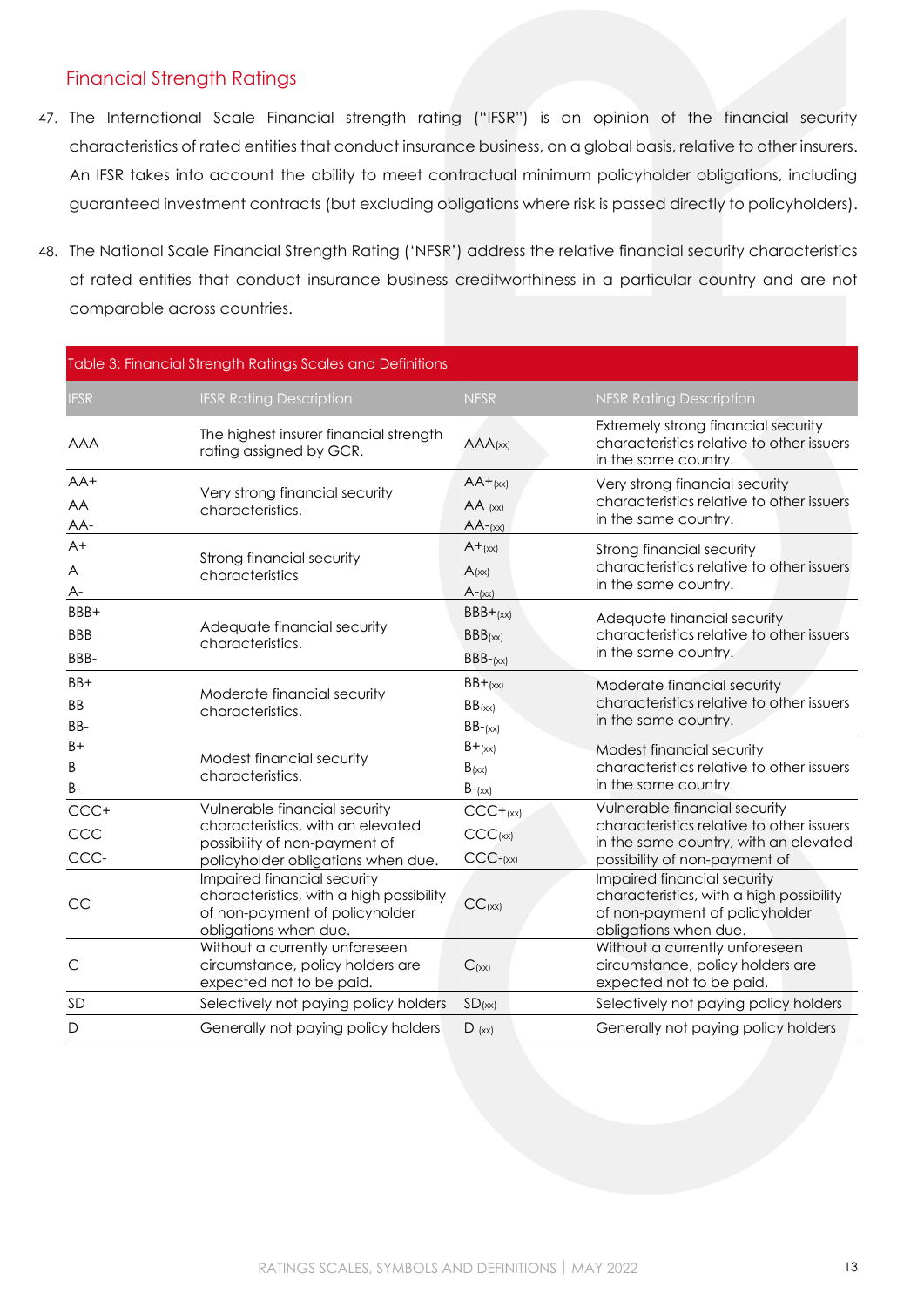## <span id="page-13-0"></span>Structured Finance Ratings ('SF')

49. Structured finance ratings are typically assigned to an individual security, or to a debt program but not to an issuer. Structured Finance ratings generally differ from issuer credit ratings (e.g., Corporate, Financial institution ratings) as they are based on the risks underlying to the rated instrument as opposed to the Issuer itself. Such risks include the credit quality of the assets backing the rated security, the legal and tax environments, as well as the features of the funding structure. Structured Finance ratings consider the Issuer's relative vulnerability to default under its obligations related to the rated security as defined by the terms and conditions of the latter. The Structured Finance ratings are identified with a ('SF') suffix. Ratings can be long and short-term as well as both on the international and national scale.

## Structured Bond Ratings ('EL')

50. Structured Bond Ratings are assigned to issue ratings only. They differ from Issuer and Structured Finance Ratings as they provide an estimate of the expected loss under a specific issuance or debt program in the event of an issuer default. Structured Bond Ratings are the result of 1) an estimate of the relative default of the Issuer's obligations under the rated issuance and 2) an estimate of the potential losses that may be incurred should such a default occur (i.e., loss given default). The Structured Bonds Ratings are identified with an ('EL') suffix, Secured Bonds Ratings can be accorded on both the international and national scale.

## Credit Assessments ('ca')

51. A Credit Assessment is a limited and typically confidential assessment of the relative creditworthiness of an unrated entity or proposed financing structure/obligation or credit elements which may support a credit rating or a proposed financing structure. A Credit Assessment is expressed on the primary rating scale as either a symbol or a range and includes a lower case "(ca)" identifier. Such assessments are generally requested by a third-party entity, and are typically point in time evaluations, however they may be monitored or surveyed by GCR Ratings. A GCR credit assessment is not a GCR credit rating.

## Credit Estimates ('ce')

52. A Credit Estimate is a preliminary opinion of approximate creditworthiness, reflecting the general credit strengths and weaknesses of an obligor relative to peers. A Credit Estimate is typically not used to directly support a credit rating or financing structure unless there is material diversification (i.e., a significant number of obligors) within a pool. Estimates are generally requested by a third-party. Credit Estimates are private, point in time evaluations but are often updated from time to time. A Credit Estimate is expressed as either a lower-case symbol or range and will always include a lower case "(ce)" identifier. Typically, credit estimates do not involve any participation by the underlying obligor and are therefore based on an analysis that uses public information or third party provided information only. A GCR credit estimate is not a GCR credit rating.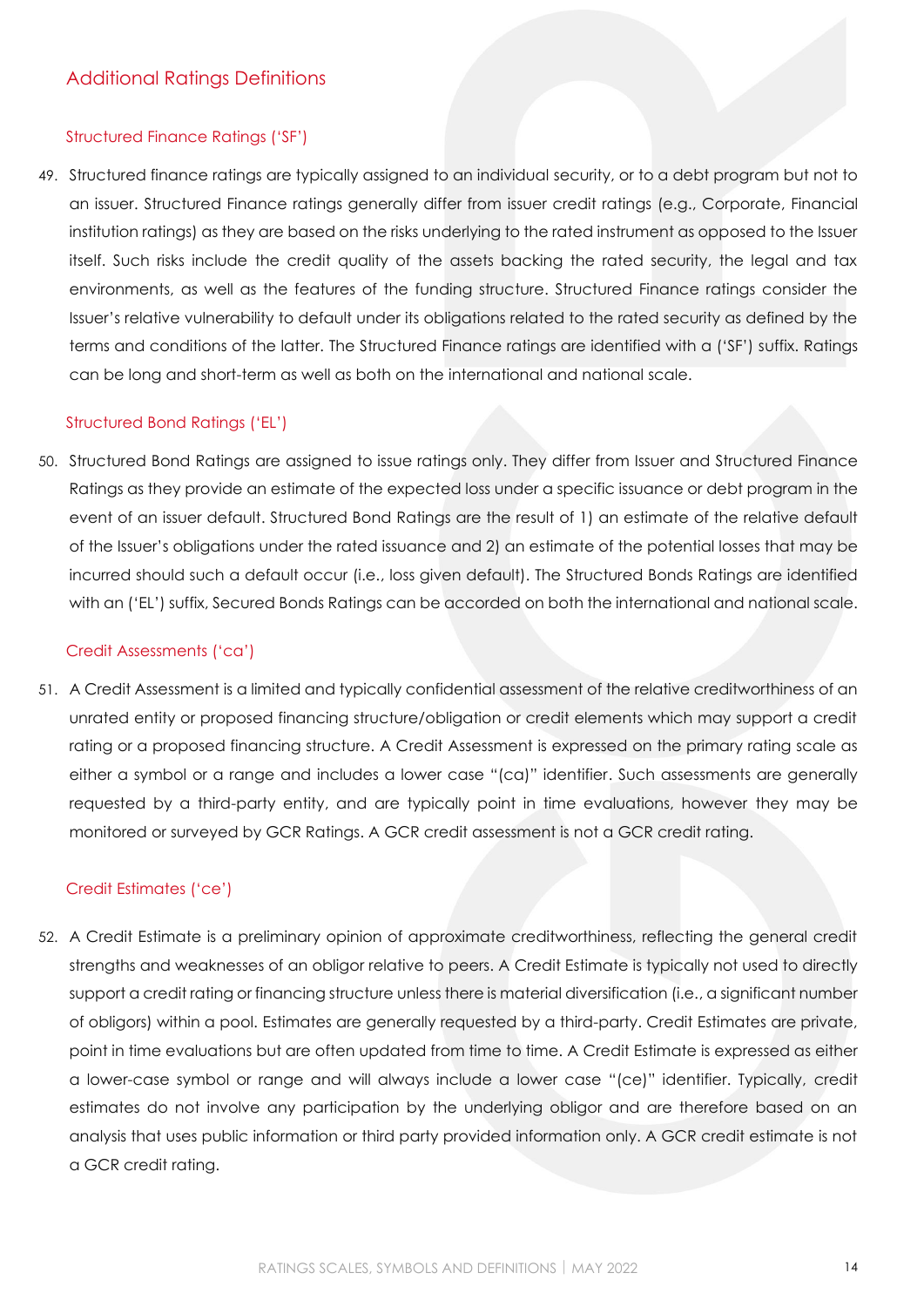#### Indicative Ratings (IR)

- 53. An Indicative Rating is denoted by an 'IR' suffix to indicate that a credit rating has been accorded based on review of final draft documentation and expectations regarding final documentation. The Indicative Rating is expected to convert to a final credit rating subject to the receipt of final documentation in line with GCR's expectations. Typically, this suffix will be used when awaiting the finalization of notes for a debt or program issuance. In this case, once the final documents are available the IR suffix may be removed and the ratings finalized.
- 54. The IR suffix can also be used for new issuers (unrated issuers) for ratings that are assigned as part of an operation such as a restructuring, refinancing, corporate reorganization, or the inception of fund/transaction is contemplated within a reasonably short period of time (typically 180 days or less but the credit rating announcement will specify the date). The Indicative Rating in this case will typically reflect the rating level anticipated following the completion of the proposed operation.
- 55. While Indicative Ratings are expected to convert to final ratings within a reasonably short time frame, they may be raised, lowered, or placed on Rating Watch or Withdrawn should GCR deem it necessary for whatever reason.
- 56. Indicative ratings automatically lapse at the end of the period noted on the relevant credit rating announcement, unless finalized and a full issue(r) credit rating is assigned, and as such they are not always subject to withdrawal.

## Public Ratings

57. Public Ratings refer to ratings that are publicly disclosed and are therefore considered to be in the public domain and subject to specific requirements in terms of disseminating credit actions. Public ratings are published on GCR's website.

## Private Ratings

58. GCR also provides Private Ratings, i.e., ratings that are not made public, for example for entities with no publicly traded debt, or where the rating is required for internal benchmarking, regulatory purposes or as an input into another rating. These ratings are generally provided directly to the rated entity or its agents or a third party which requested the rating. These ratings are private and confidential to the requesting party and are not made public. Private Ratings are subject to the same analysis, committee process and, in the case of monitored private ratings, the same surveillance as Public Ratings. Private Ratings are generally communicated directly to the rated entity or its agent or the party which requested the rating, which may in turn disclose it to a limited number of "Related Parties" (agents, advisers, auditors and consultants) provided such disclosure is made subject to the terms of the private rating agreement (contract) and the private rating letter/rating report and that any party to whom the private rating is disclosed is updated when any change in the rating occurs.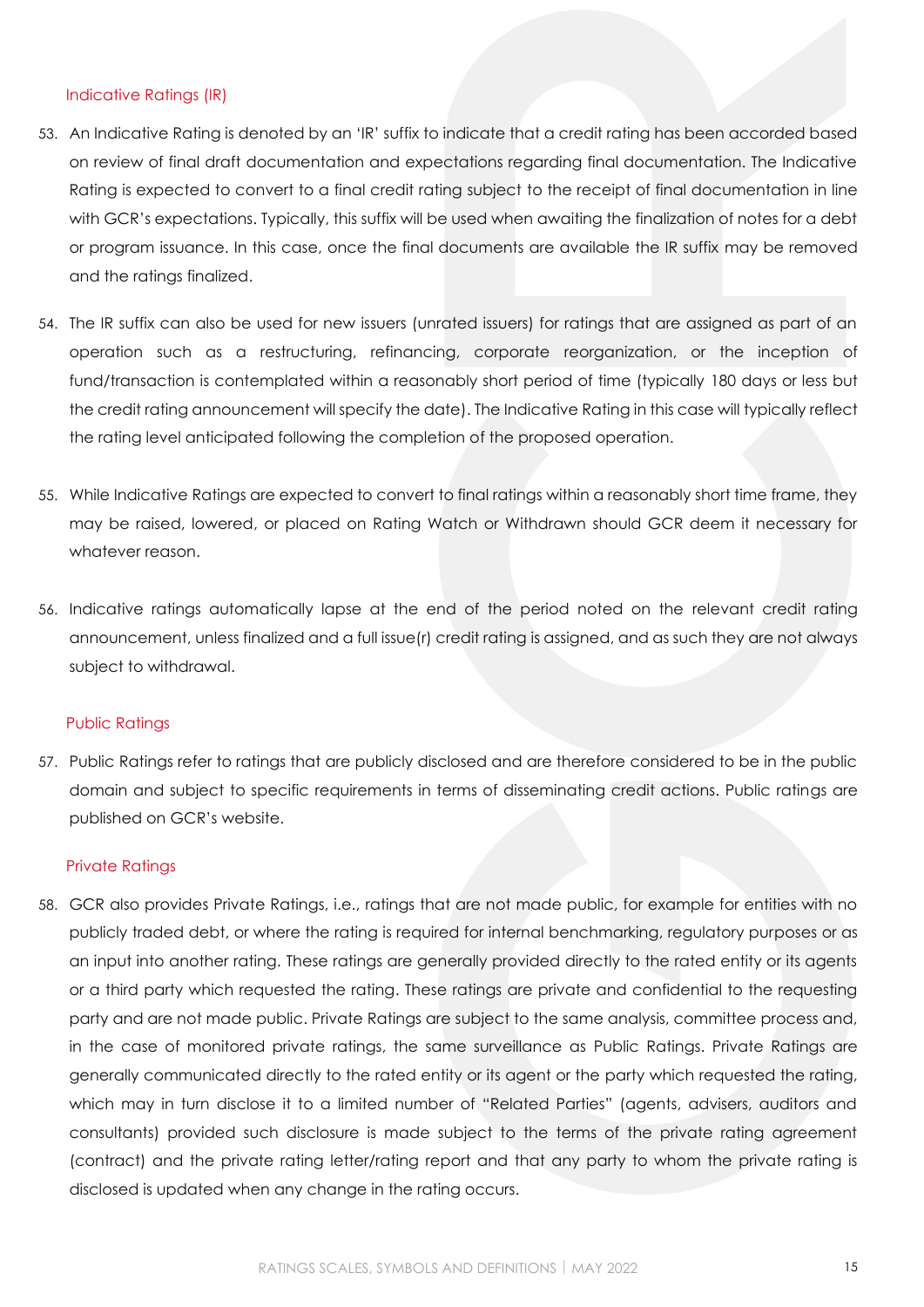#### Solicited Ratings

59. Solicited Ratings are ratings for which GCR may receive or expect to receive compensation. For Solicited Ratings, GCR may be compensated by the issuer, obligor, underwriter, sponsor of the transaction/security or by any other third party.

#### Unsolicited Ratings

60. Unsolicited Ratings are ratings for which GCR is not being, and GCR has no expectation to be, compensated by a third party. This includes ratings for which GCR may have been compensated in the past but is now maintaining at its own expense for its own reasons.

#### Rating Scenario Service

- 61. The Rating Scenario Service (RSS) is an analytical tool for rated or unrated entities that are contemplating one or more well defined strategic financial initiatives that could impact their creditworthiness. At the request of a rated or unrated entity, GCR will typically opine on the potential indicative ratings of a limited number of hypothetical and well-defined scenarios, presented by the entity.
- 62. The RSS is typically used to evaluate the potential impact of restructurings, mergers and acquisitions, divestitures, material changes in debt or capital structure or changes in the mix of assets supporting a secured transaction. Typically, the RSS service can only be obtained once every six calendar months by any one rated or unrated entity. The Rating Scenario Service process and outcome are strictly confidential to the requestor and does not constitute financial or structuring advice. The analysis and report provided by GCR as part of a Rating Scenario Service is point-in-time and does not constitute an issuer or issue credit rating. As a result, the ratings will follow the usual rating table but be lower case, italicized and be followed by the RSS suffix, for example, *bbb+*(RSS).

## <span id="page-15-0"></span>Non-Credit Rating Definitions

63. Non-credit ratings are not currently evaluated on the GCR ratings framework, because they are not relative measures of an entity to pay obligations as they come due. Therefore, there is no direct link between the GCR Risk score and ACE (see the [Criteria for GCR Ratings Framework](https://gcrratings.com/wp-content/uploads/2022/01/GCR_Criteria-for-the-GCR-Ratings-Framework-2022-final.pdf) document for more details) and the below rating definitions. Inherently, all of the below non-credit ratings are judged on a national scale basis, i.e., they are relative only within their jurisdiction.

#### <span id="page-15-1"></span>Management Quality Ratings

64. The management quality ('mq') ratings provide institutional investors with an independent appraisal of asset management companies. It is not a credit rating, therefore does not measure the relative ability of an entity to meet its financial obligations. The ratings assess an entity's organizational structure, risk management characteristics and operational controls, and provide the market with an opinion on the overall quality of the organization, including management characteristics and operational practices. The ratings emphasize qualitative over quantitative factors and are expressed in the form of a scale ranging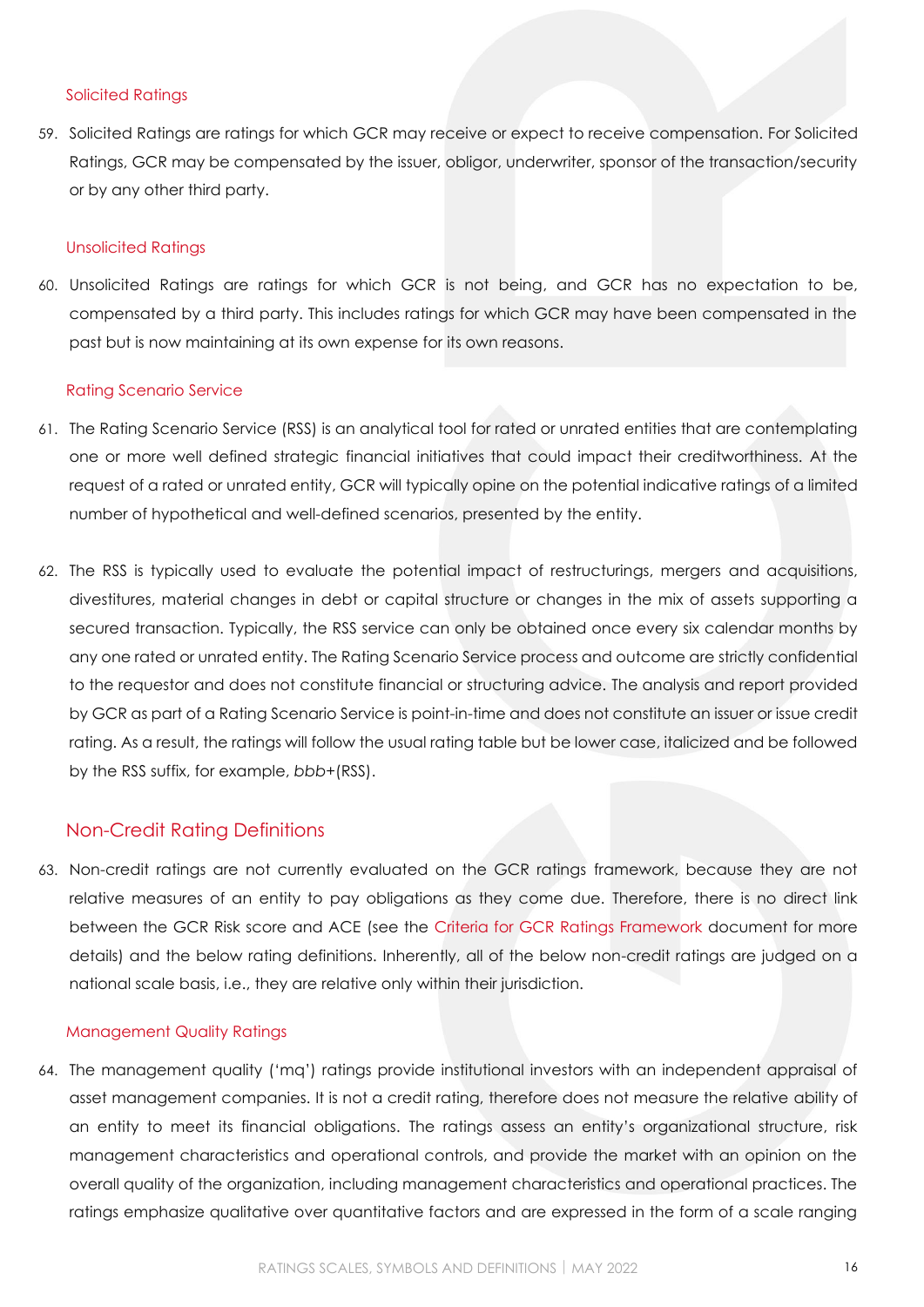from 'MQ1' (Excellent) to 'MQ6' (Poor). Although the assessment incorporates a review of the firm's investment performance track record, the ratings are not intended to consider the prospective performance of specific funds managed by the company. Se[e Table 4](#page-16-1) for the definitions of management quality by rating category.

#### <span id="page-16-1"></span>Table 4: Management Quality Ratings

Management Quality Rating Definitions

| MQ1             | Entities rated MQ1 are judged to exhibit an excellent management and control environment,<br>which meets or exceeds best international practice and benchmarks |
|-----------------|----------------------------------------------------------------------------------------------------------------------------------------------------------------|
| MQ <sub>2</sub> | Entities rated MQ2 are judged to exhibit a good management and control environment.                                                                            |
| MQ3             | Entities rated MQ3 are judged to exhibit adequate management and control environment.                                                                          |
| MQ4             | Entities rated MQ4 are exhibiting poor management and a weak control environment, which<br>leaves a high potential for investor or corporate losses.           |
| MQ5             | Entities rated MQ5 have very weak management and controls which has led to investor or<br>corporate loss.                                                      |

## <span id="page-16-0"></span>Fund Ratings

- 65. Fund ratings ("f") are not credit ratings. Therefore, they do not measure the relative ability of a fund to repay principal and/or interest in a timely manner. Rather, Fund Ratings indicate an opinion regarding the fund's ability to preserve the principal value under varying market conditions which may be affected by credit risk, interest rates, and liquidity, as well as other market conditions.
- 66. The ratings emphasize qualitative over quantitative factors and are expressed in the form of a scale ranging from 'AAA' (highest quality and lowest volatility) to 'C' (material loss of principal).

<span id="page-16-2"></span>

| Table 5: Fund Ratings |                                                                                                                                                                                |  |
|-----------------------|--------------------------------------------------------------------------------------------------------------------------------------------------------------------------------|--|
| <b>Fund Ratings</b>   |                                                                                                                                                                                |  |
| $AAA$ <sub>(f)</sub>  | Funds rated AAA <sub>(f)</sub> possess levels of risk at that of a portfolio comprised of the highest<br>quality securities and demonstrate the lowest volatility.             |  |
| $AA+_{(f)}$           |                                                                                                                                                                                |  |
| $AA_{(f)}$            | Funds rated AA <sub>(f)</sub> possess very low levels of risk and demonstrate low to moderate volatility.                                                                      |  |
| $AA$ -(f)             |                                                                                                                                                                                |  |
| $A+_{(f)}$            |                                                                                                                                                                                |  |
| A(f)                  | Funds rated $A_{(f)}$ possess low levels of risk and demonstrate moderate volatility, although<br>there is considerable variability in risk in periods of economic stress.     |  |
| $A-f$                 |                                                                                                                                                                                |  |
| $BBB+_{(f)}$          |                                                                                                                                                                                |  |
| BBB(f)                | Funds rated BBB <sub>(f)</sub> possess reasonable levels of risk and relatively high levels of volatility, with<br>a much lower ability to withstand future stress situations. |  |
| $BBB-(f)$             |                                                                                                                                                                                |  |
| $BB+_{(f)}$           |                                                                                                                                                                                |  |
| $BB_{(f)}$            | Funds rated BB <sub>(f)</sub> possess high levels of risk and high volatility.                                                                                                 |  |
| $BB-(f)$              |                                                                                                                                                                                |  |
| $B+_{(f)}$            |                                                                                                                                                                                |  |
| B(f)                  | Funds rated B <sub>(f)</sub> possess high levels of risk and high volatility.                                                                                                  |  |
| $B-(f)$               |                                                                                                                                                                                |  |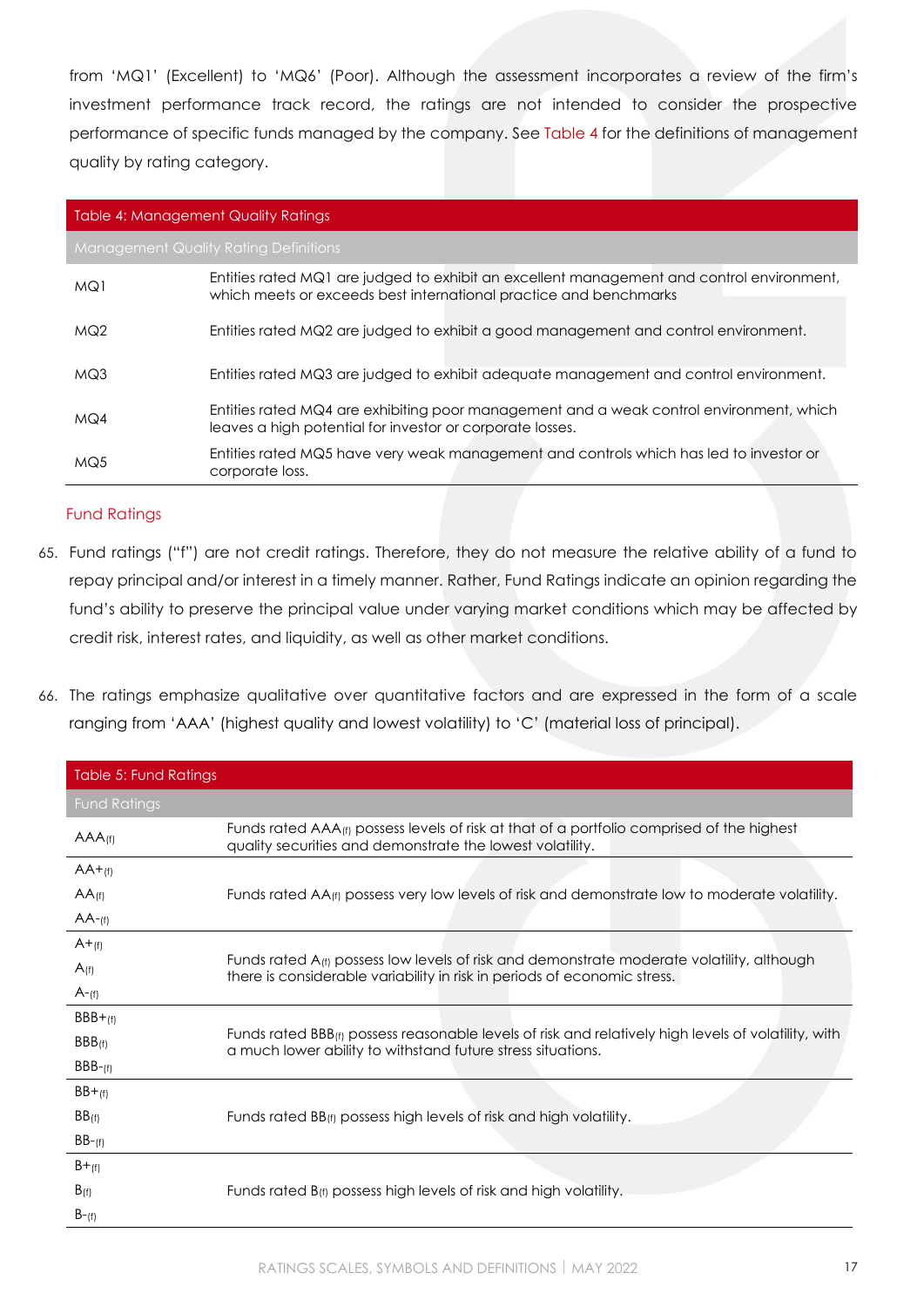#### <span id="page-17-0"></span>Servicer Quality Ratings ('sq')

67. GCR typically require an originator or servicer to be rated as part of a structured transaction. The Servicer Quality ("sq") rating is not a credit rating, therefore does not measure the relative ability of an entity to meet its financial obligations. The servicer quality rating considers the operational and financial stability of a servicer, as well as its ability to respond to changing market conditions. This assessment is based on a servicer's organizational structure and management strength, its financial profile, information technology and reporting capabilities, as well as its strategic goals. Currently, GCR's servicer ratings are confined to South Africa only, with structured finance ratings very limited throughout the rest of Africa. See Table 6 for the definitions of servicer quality by rating category.

<span id="page-17-2"></span>

| Table 6: Servicer Quality Ratings          |                                                                   |  |
|--------------------------------------------|-------------------------------------------------------------------|--|
| <b>Servicer Quality Rating Definitions</b> |                                                                   |  |
| SQ1                                        | Strong combined servicing ability and servicing stability.        |  |
| SQ <sub>2</sub>                            | Above average combined servicing ability and servicing stability. |  |
| SQ3                                        | Average combined servicing ability and servicing stability.       |  |
| SQ4                                        | Below average combined servicing ability and servicing stability. |  |
| SQ <sub>5</sub>                            | Weak combined servicing ability and servicing stability.          |  |

<span id="page-17-1"></span>Where appropriate, a "+" or "-" modifier will be appended to the SQ2, SQ3, and SSQ4 rating category and a "-" modifier will be appended to the SQ1 rating category. A "+" modifier indicates the servicer rants in the higher end of the designated rating category. A "-" modifier indicates the servicer ranks in the lower end of the designated rating category.

## **Rating Direction Modifiers**

68. GCR uses two types of modifiers to indicate the potential direction of ratings over different time horizons: Rating Outlooks and Rating Watches. Importantly, Rating Outlooks and Rating Watches are mutually exclusive.

#### Rating Outlooks

- 69. A Rating Outlook indicates the potential direction of a rating over the medium term, typically 12 to 24 months. It reflects financial or other trends that have not yet reached the level that would trigger a rating action, but which may be likely if such trends continue. The Outlook may be defined as being "Positive" (the rating symbol may be raised or unchanged), "Negative" (the rating symbol may be lowered or unchanged) or "Evolving" (the rating symbol may be raised, lowered or unchanged). The latter is utilized where the fundamental trend has conflicting elements of both positive and negative. An Outlook may be defined as "Stable" if there is nothing to suggest that the rating may change over a 12 to 24-month period. An Outlook is not necessarily a precursor of a rating change or future Rating Watch action.
- 70. Ratings in the 'CC' category and below, including defaulted ratings, do not carry Outlooks since these ratings are highly volatile and an Outlook would not provide meaningful additional information.

#### Rating Watches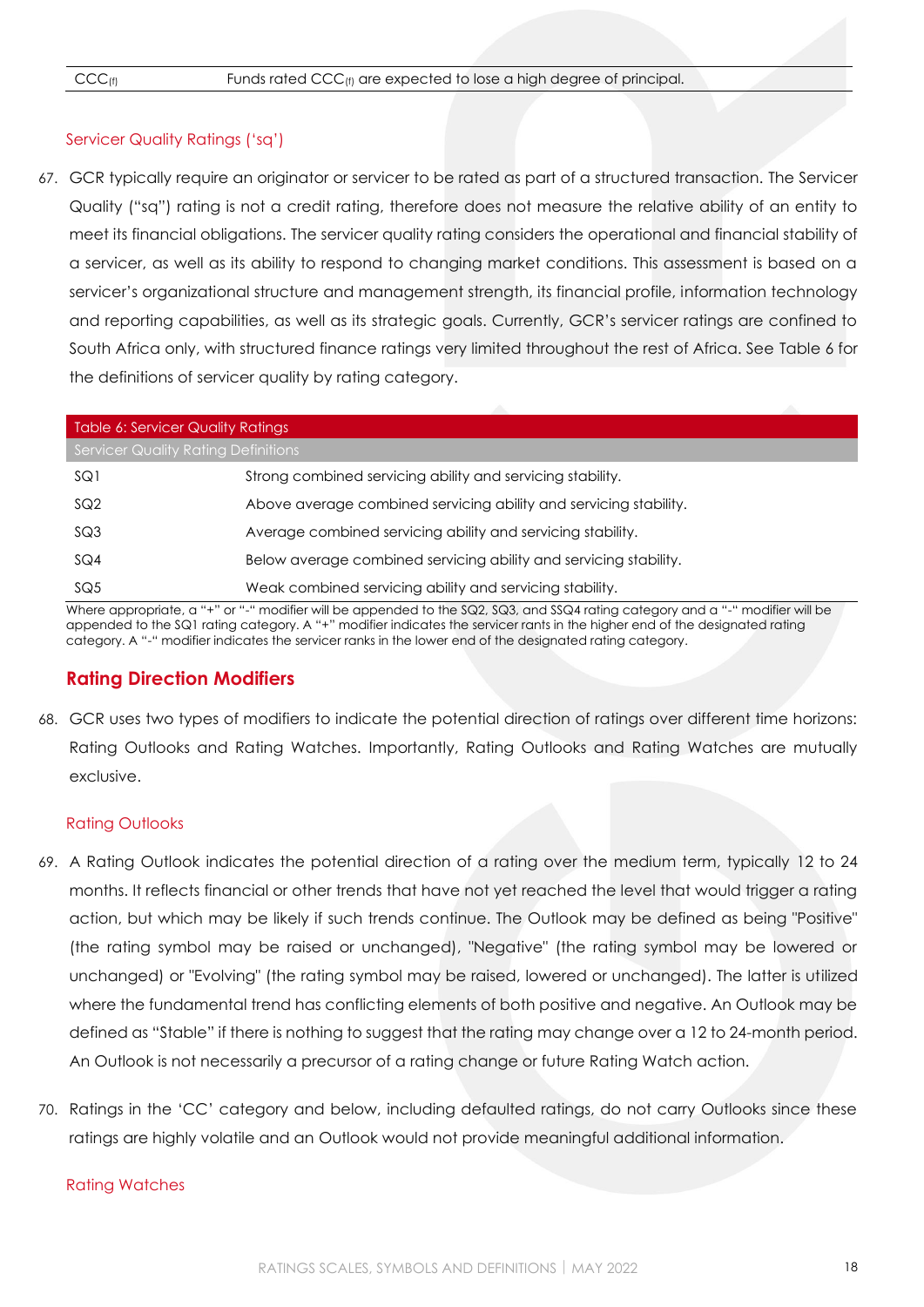- 71. Rating Watch indicates that a rating is likely to change in the short-term and the expected direction of such a change. The Rating Watch may be "Positive" to indicate that a rating could potentially be upgraded or stay at its current level, "Negative" signaling a heightened probability of the rating being downgraded or staying at its current level, or "Evolving" if the rating may be raised, lowered, or affirmed. It is important to note that ratings not on Rating Watch can be raised or lowered without being placed on Rating Watch first if circumstances warrant such an action. Additionally, a Rating Watch does not mean that a rating change is certain or will occur.
- 72. Rating Watch is typically event-driven, and generally resolved over a relatively short period (typically 3 to 6 months). The event driving the watch may be anticipated or have already occurred, but in both cases the exact rating implications remain undetermined. The watch period is typically used to gather further information and to further analyze this information, with a view to determining a rating outcome. Watch is also used where rating implications are already clear but a triggering event exists. The Rating Watch will typically be extended to cover a period until the triggering event is resolved or the outcome is predictable with a high enough degree of certainty to resolve. A rated entity is usually taken off Rating Watch when the rating is upgraded, downgraded, or affirmed.

## **Rating Actions**

## **Assignment**

73. A rating has been assigned or accorded to an issuer/issue for the first time i.e., the issuer/issue was previously not rated by GCR.

## **Affirmation**

74. The rating has been reviewed and there has been no change to the rating. Affirmations may include a change to the rating direction modifier (Rating Outlook or Ratings Watch.)

## **Upgrade**

75. The rating has been raised on its specific scale. Upgrades may include a change to the rating direction modifier (Rating Outlook or Ratings Watch.)

## **Downgrade**

76. The rating has been lowered on its specific scale. Downgrades may include a change to the rating direction modifier (Rating Outlook or Ratings Watch.)

#### **Outlook Affirmation or Revision**

77. A Rating Outlook can be affirmed at its current level or revised, for example Rating Outlook to Stable from Rating Outlook Negative. Outlook affirmations and revisions are typically used in conjunction with another action on the issuer/issue rating such as affirmation, downgrade or upgrade.

#### **Rating Watch on**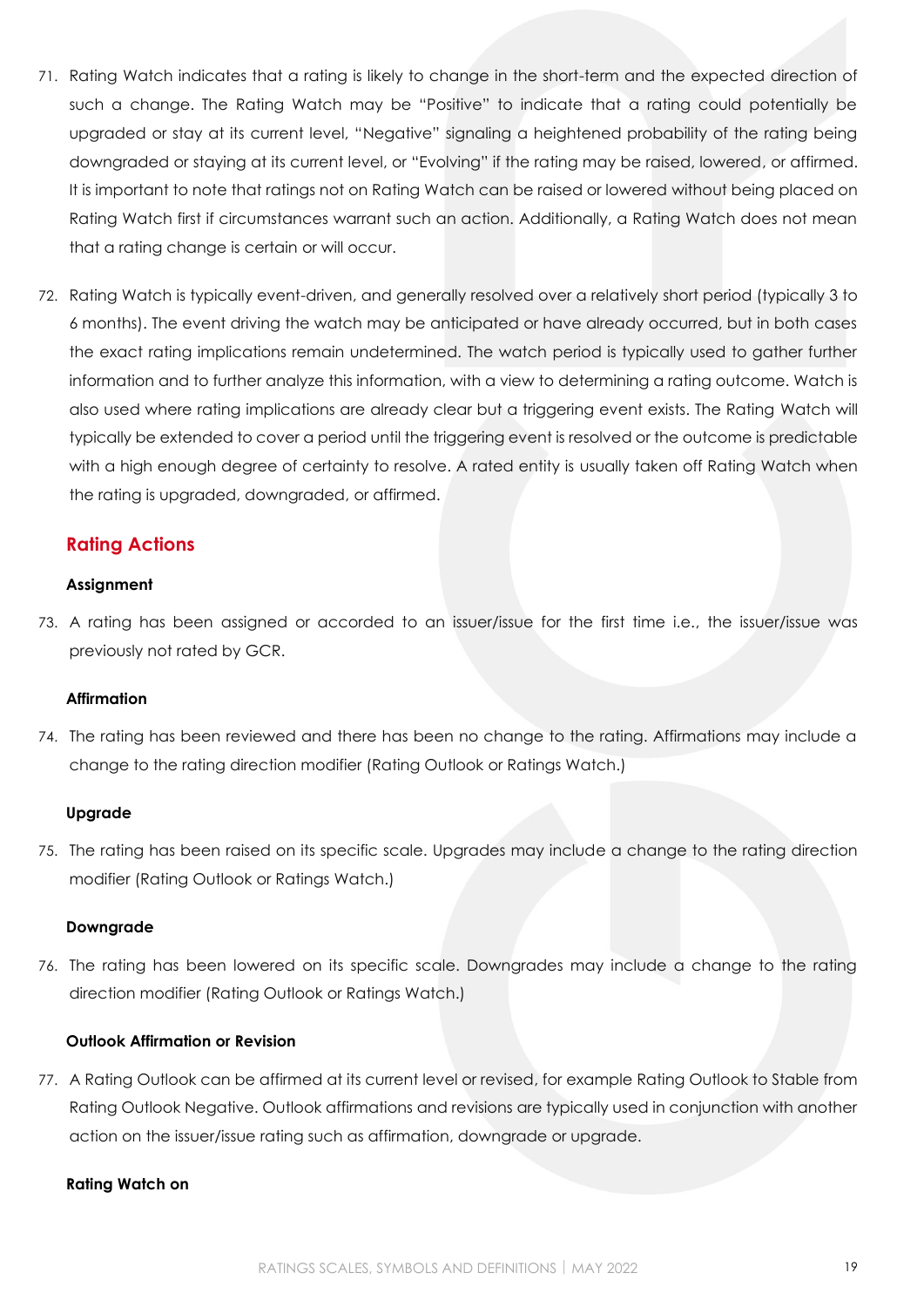78. The issue or the issuer rating has been placed on active Rating Watch status which can be "Positive", "Negative" or "Evolving".

#### **Rating Watch Maintained**

79. The issue or the issuer rating has been reviewed and remains on active Rating Watch status whether "Positive", "Negative" or "Evolving".

#### **Rating Watch Revision**

80. The issue or the issuer rating has been reviewed and the previous Rating Watch status has been changed to "Positive", "Negative" or "Evolving".

#### **Rating Watch Resolution**

81. The issue or the issuer rating has been reviewed and ceases to be on active Rating Watch status. This Rating action is typically used in conjunction with another action on the rating and the Outlook such as rating affirmation, rating downgrade, rating upgrade or Outlook affirmation or revision.

#### **Withdrawn Ratings (WD)**

82. When GCR no longer rates an obligation or an entity, which it once rated, the symbol WD is utilized. This would also include when a rated issue has been paid in full or when an issue has reached its redemption date or a rated program or SPV is retired and rating coverage is discontinued. To view the GCR withdrawal policy please visit [www.GCRratings.com/criteria.](http://gcrratings.com/criteria)

#### **Suspended Ratings**

83. GCR may suspend a credit rating in cases where the information provided either directly or through publicly available information falls short of GCR's sufficiency standard; however there may be reasonable prospect that the information required will be provided in the near future. A credit rating suspension does not imply that the entity is not servicing its debt obligations or that its financial position has deteriorated, but rather that it has failed to provide important information pertaining to its credit profile. To view the GCR withdrawal and suspension policy please visit [www.GCRratings.com.](file:///C:/Users/RhonaB/AppData/Local/Microsoft/Windows/INetCache/Content.Outlook/8CS5WEIB/www.GCRratings.com)

## **Under Criteria Observation**

84. A rating may be placed "Under Criteria Observation" (UCO) where a new or revised criteria has yet to be applied to the rating and where the application of the new or revised criteria could result in a rating change but the impact is not yet known. Where the application of the new or revised criteria is highly likely to result in a rating change in a particular direction, a Rating Watch may be considered more appropriate than the UCO to reflect the potential impact of the new or revised criteria. The application of a new or revised criteria is expected to be completed with six months from the publication date of the new or revised criteria.

## **Criteria Observation Removed**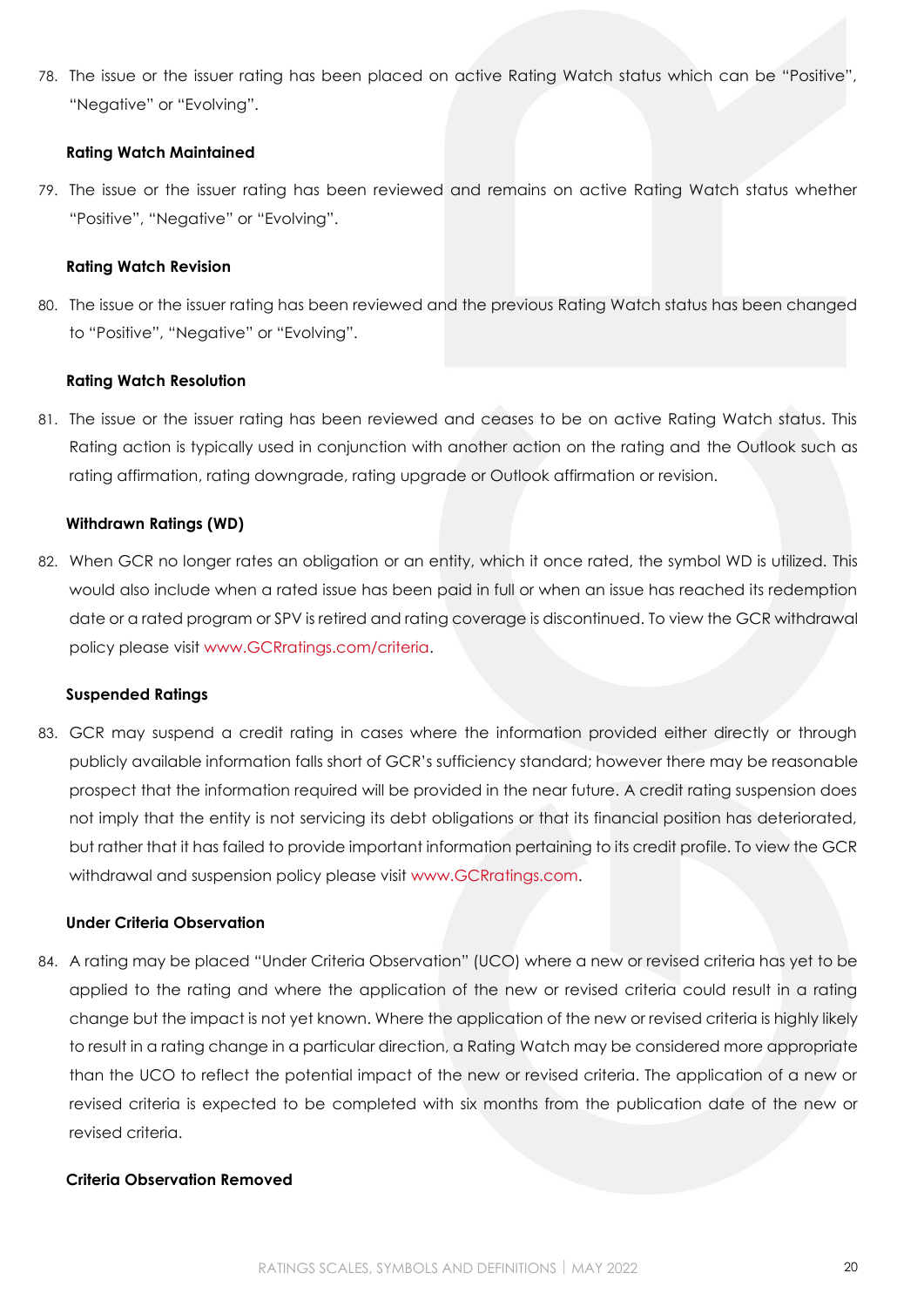85. A "Criteria Observation Removed" rating action will remove UCO status through a rating affirmation, downgrade, or upgrade within six months from the date of placing the rating on UCO. In some situations, the full rating portfolio may not be reviewed within the six- month period, yet it can be determined that the ratings will not be impacted by the new or revised criteria based on the changes in the changes in the new or revised criteria. In these situations, the "Criteria Observation Removed" does not affect the rating level of the existing Outlook or Watch status.

## **Ratings Review Extension**

- 86. Failure to carry out a full review of a rated entity within the designated timeframe (typically 12 months), either through lack of information or delays in finalization, may lead us to place the rating under "Review Extension". The rating status will typically extend for no longer than 1 month, until the review is finalized. A rating is then either taken off 'Under Review' when it is upgraded, downgraded, or affirmed, or the rating is withdrawn.
- 87. A part of GCR policies, each rating must undergo a rating action within a required cycle, typically, 12 months. The following rating actions do not require GCR's minimum annual credit requirement, Outlook Revisions, Paid-in-full, Under Criteria Observation, Criteria Observation Removed and Under Review.

## <span id="page-20-0"></span>**GCR Default Rating Definitions**

- 88. GCR have four near or observed Default Ratings definitions, these are CC, C, SD, and D. Unlike the other rating categories, these ratings do not rely on the underlying risk scores and credit assumptions. They are comparable across international and national scale ratings.
- 89. **The 'CC' rating** is used when GCR considers the risk of a liquidation/event of default/restructure or distressed exchange scenario to be material in the next 12 months. As such, no combination of risk scores should automatically lead to a 'CC' rating. Instead, for a 'CC' rating, GCR overrides the credit fundamentals with scenarios and timelines of a potential default based on GCR's expectations on the entity's immediate liquidity and solvency.
- 90. Examples of when the 'CC' rating is appropriate include (but are not exclusive to) the following:
	- Leverage and refinancing risks appear unsustainable within the next 6-12months.
	- Funders have announced they may no longer support the entity and refinancing risk is high.
	- The issuer has or will breach meaningful covenants, even if there is a strong chance that the creditors may wave their rights to trigger an event of default or acceleration\*.
	- A regulator has announced that a bank or insurance company (typically) is under regulatory forbearance or regulatory control, and there is no well-defined resolution process\*.

\*Directly, post waiver or upon exiting regulatory forbearance, the ratings may return to a non-near default grade rating, depending on the nature of the conditions and financial sustainability of the company.

91. **The 'C' rating** is used solely to identify entities where a liquidation/default/restructure/distressed exchange scenario has been announced or is expected in the short term (typically within 6 months) but has not yet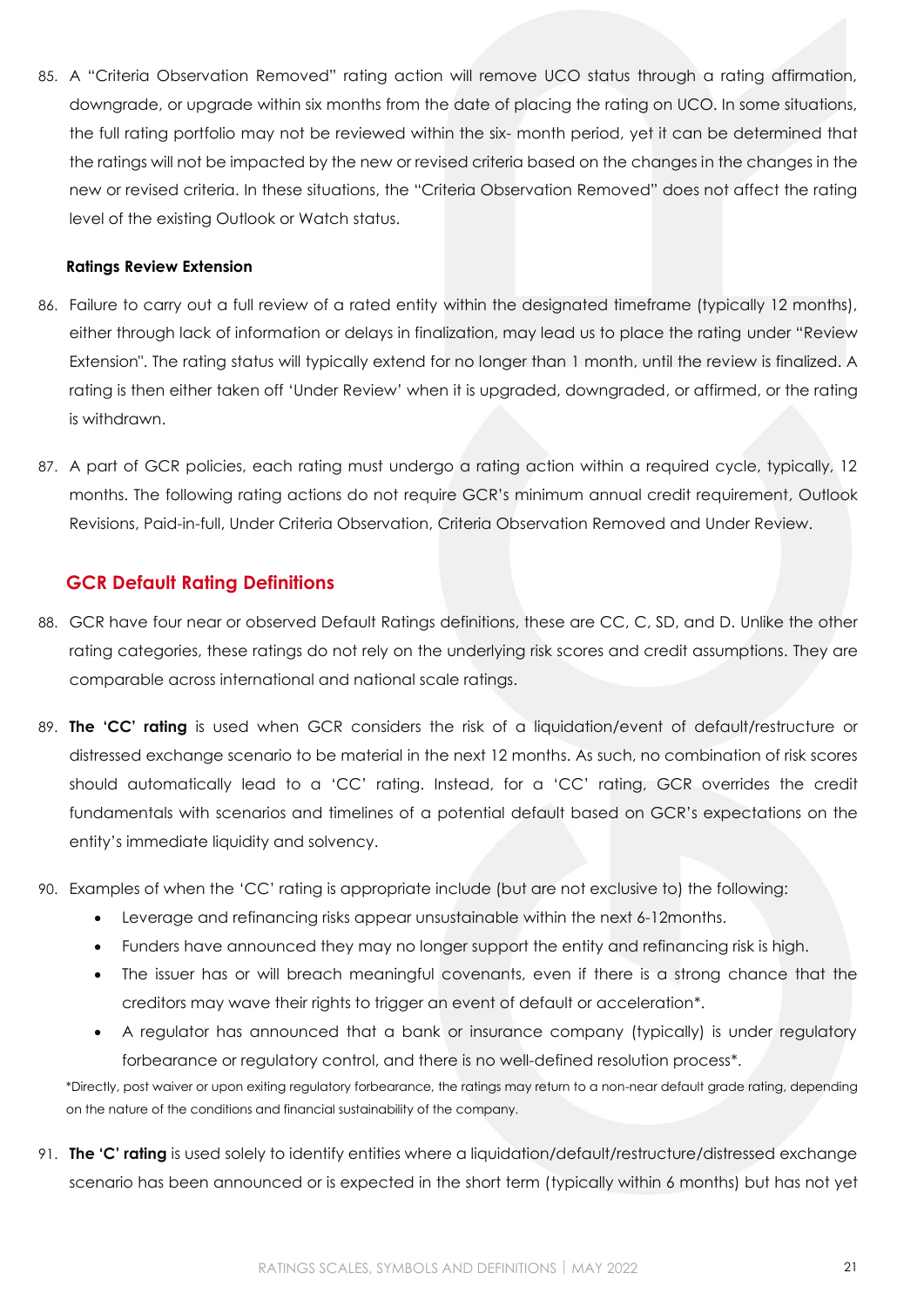occurred. In essence, analytics in the 'C' ratings focus more on the 'when' and 'how' of default than the 'if'.

- 92. Examples of when the C rating is appropriate include (but are not exclusive to) the following:
	- The entity has told GCR, or other stakeholders confirmed by GCR, that it may miss one of more of its next interest or principal payments.
	- There is an intention to file a bankruptcy petition or take similar action.
	- A blanket deposit freeze or currency control is announced.
	- An exchange offer, credit standstill or similar restructuring of debt has been announced, which reduces the creditworthiness or value of the instrument (such as changing coupon, or principal amount of debt or lengthening term).
	- GCR views the refinancing or repayment of an issue, on or off-balance sheet facilities, large bilateral placement or deposit to be extremely unlikely in the short term.
	- A covenant has been breached and GCR expects an event of default to be called.
- 93. **The 'SD' and 'D' rating** can only be used once a default has been recorded, either witnessed by GCR or described by the issuer.
- 94. 'SD' ratings indicate that an entity that has defaulted on one or more of its financial commitments, but it continues to meet general obligations. Typically, the 'SD' ratings will be applicable only for Long & Short-Term Issuer and Program Ratings only.
- 95. Conversely, 'D' ratings are applicable for Long and Short-Term Issuer, Program and Issue Ratings. A 'D' issuer rating denotes a default on general obligations as they come due. A 'D' Program rating denotes all obligations defaulting within that Program. A 'D' issue rating denotes the default on that specific obligation. A rating will stay in the default category until a resolution has been established or the company is liquidated, presuming the rating is not withdrawn by the issuer.
- 96. It may be possible to be move an issuer to a default rating and then immediately upgrade to improved credit rating, if GCR believe the default of selective debt leads to an improved credit position for the issuer.
- 97. GCR defines a default when one or more of the following has occurred:
	- The principal or interest of a contractual obligation (excluding hybrids) has not been paid in full or in time, even under a credit standstill.
	- The entity has undertaken a distressed exchange offer or similar restructuring of debt, which reduces the creditworthiness or value of the instrument. There may be occasions when bilateral creditors choose to allow the exchange offer or restructuring, which is of mutual benefit to both parties, when GCR does not default the issuer or instrument, but this cannot include a missed payment of principal or interest.
	- An event of default has been called by creditors.
	- An entity is bankrupt or insolvent.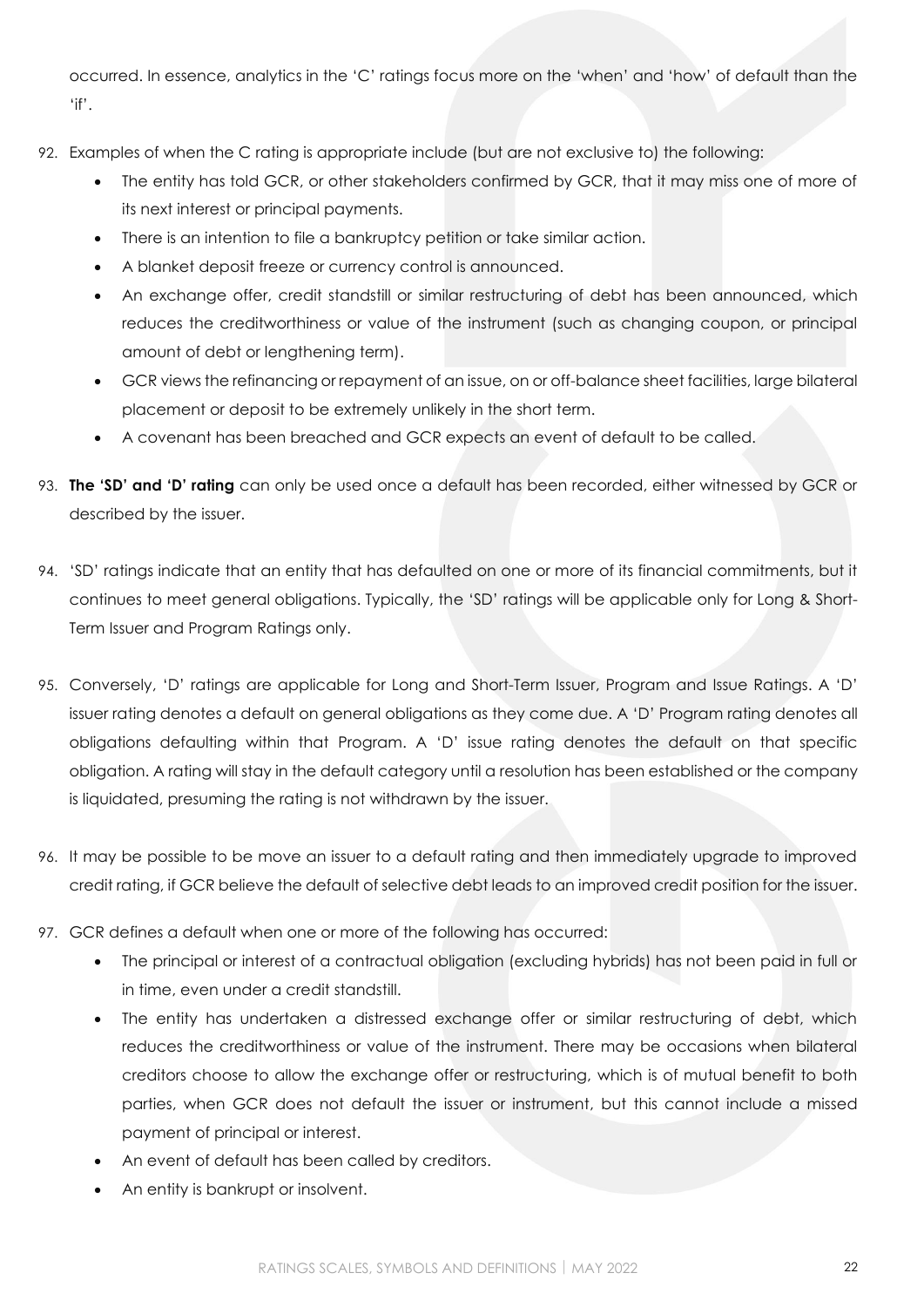- A financial institution has stopped or limited cash withdrawals, interbank transactions, exchange operations, Western Union money transfers, use of credit or debit cards or any debt transactions.
- Policyholders have not been paid out in full and in line with the terms of the contract.
- 98. For the above and where relevant GCR abide by the grace period of payment, which unless otherwise stated explicitly in the documents or statutory law, will be no longer than five business days.